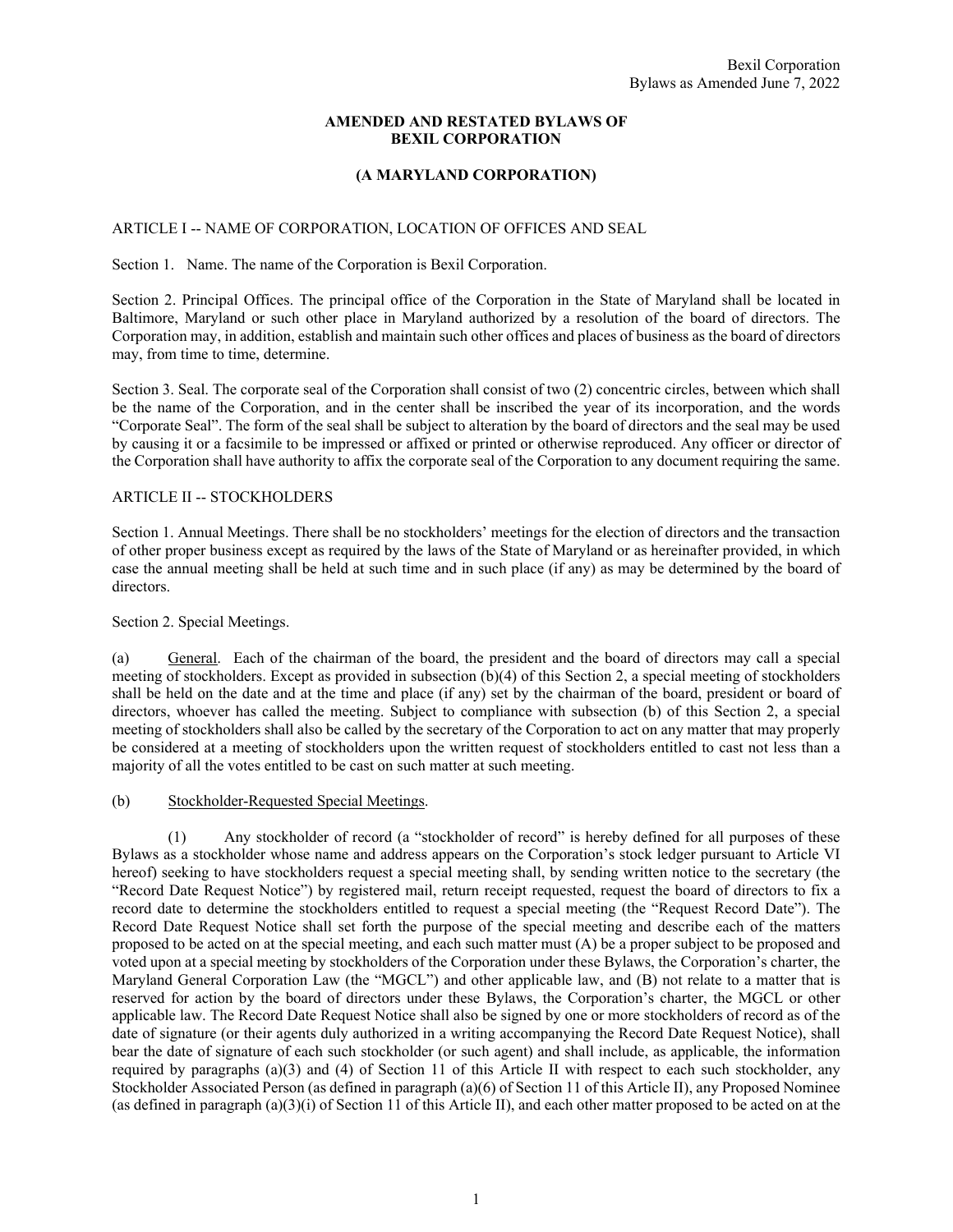special meeting, and shall otherwise comply with the applicable requirements of paragraph (c) of Section 11 of this Article II. Upon receiving the Record Date Request Notice, the board of directors may fix a Request Record Date. The Request Record Date shall not precede and shall not be more than ten calendar days after the close of business on the date on which the resolution fixing the Request Record Date is adopted by the board of directors. If the board of directors, within ten calendar days after the date on which a valid Record Date Request Notice is received, fails to adopt a resolution fixing the Request Record Date, the Request Record Date shall be the close of business on the tenth calendar day after the first date on which a Record Date Request Notice is received by the secretary.

 (2) In order for any stockholder to request a special meeting of stockholders to act on any matter that may properly be considered at such a special meeting in accordance with the requirements of these Bylaws, the Corporation's charter, the MGCL and other applicable law, one or more written requests for a special meeting (collectively, the "Special Meeting Request") signed by stockholders of record (or their agents duly authorized in a writing accompanying the request) as of the Request Record Date entitled to cast not less than a majority of all of the votes entitled to be cast on such matter at such meeting (the "Special Meeting Percentage") shall be delivered to the secretary. In addition, the Special Meeting Request shall (a) set forth the purpose of the meeting and the matters proposed to be acted on at the special meeting (which shall be limited to those matters set forth in the Record Date Request Notice received by the secretary that may be brought before a special meeting of stockholders in accordance with these Bylaws, the Corporation's charter, the MGCL and other applicable law), (b) bear the date of signature of each such stockholder (or such agent) signing the Special Meeting Request, (c) set forth (i) the name and address, as they appear in the Corporation's books, of each stockholder signing such request (or on whose behalf the Special Meeting Request is signed), (ii) the class, series and number of all shares of stock of the Corporation which are owned (beneficially or of record) by each such stockholder and (iii) the nominee holder for, and number of, shares of stock of the Corporation owned beneficially but not of record by such stockholder, (d) include, as applicable, the other information required by paragraphs (a)(3) and (4) of Section 11 of this Article II with respect to each such stockholder (but excluding any stockholder that has made such Special Meeting Request in response to a solicitation made pursuant to, and in accordance with, Section 14(a) of the Securities Exchange Act of 1934, as amended, and the rules and regulations promulgated thereunder (including such rules and regulations, the "Exchange Act") by way of a solicitation statement filed with the U.S. Securities and Exchange Commission (the "SEC") on Schedule 14A), any Stockholder Associated Person, any Proposed Nominee and each matter proposed to be acted on at the special meeting, and otherwise comply with the applicable requirements of paragraph (c) of Section 11 of this Article II, (e) be sent to the secretary by registered mail, return receipt requested, and (f) be received by the secretary within 60 calendar days after the Request Record Date. Any requesting stockholder (or agent duly authorized in a writing accompanying the revocation of the Special Meeting Request) may revoke his, her or its request for a special meeting at any time by written revocation delivered to the secretary.

 (3) The secretary shall inform the requesting stockholders of the reasonably estimated cost of preparing and mailing or delivering the notice of the meeting (including the Corporation's proxy materials). The secretary shall not be required to call a special meeting upon stockholder request and such meeting shall not be held unless, in addition to the documents required by paragraph (2) of this Section 2(b), the secretary receives payment of such reasonably estimated cost prior to the preparation and mailing or delivery of such notice of the meeting.

 (4) In the case of any special meeting called by the secretary upon the request of stockholders (a "Stockholder-Requested Meeting"), such meeting shall be held at such date and time and place, if any, as may be designated by the board of directors; provided, however, that the date of any Stockholder-Requested Meeting shall be not more than 90 calendar days after the record date for such meeting (the "Meeting Record Date"); and provided further that if the board of directors fails to designate, within ten days after the date that a valid Special Meeting Request is actually received by the secretary (the "Delivery Date"), a date and time for a Stockholder-Requested Meeting, then such meeting shall be held at 2:00 p.m., local time, on the 90th calendar day after the Meeting Record Date or, if such 90th calendar day is not a Business Day (as defined below), on the first preceding Business Day; and provided further that in the event that the board of directors fails to designate a place for a Stockholder-Requested Meeting, or determine that such Stockholder-Requested Meeting shall be held solely by means of remote communication, within ten days after the Delivery Date, then such meeting shall be held at the principal executive office of the Corporation. In fixing a date for a Stockholder-Requested Meeting, the board of directors may consider such factors as it deems relevant, including, without limitation, the nature of the matters to be considered, the facts and circumstances surrounding any request for the meeting and any plan of the board of directors to call an annual meeting or a special meeting. In the case of any Stockholder-Requested Meeting, if the board of directors fails to fix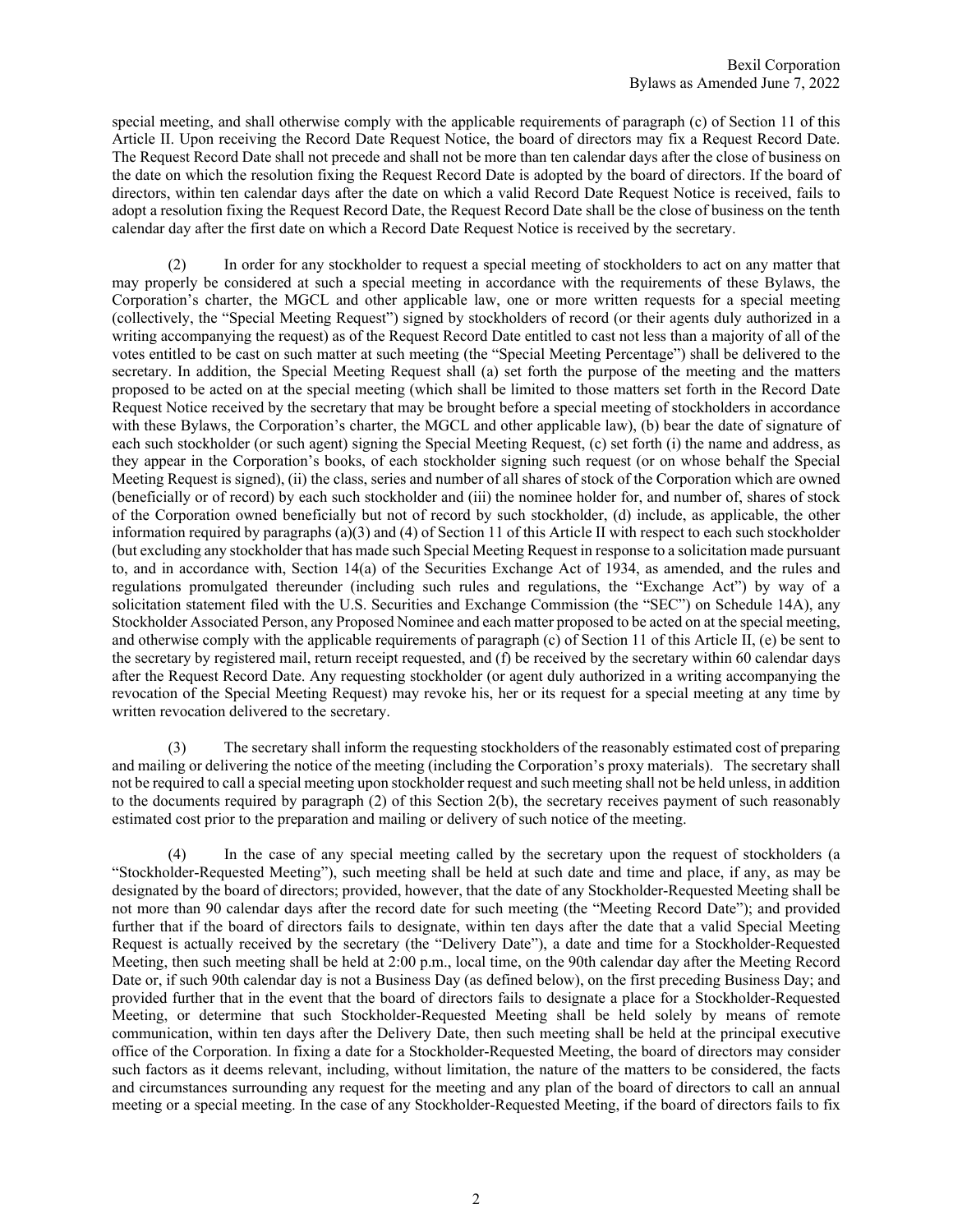a Meeting Record Date that is a date within 30 calendar days after the Delivery Date, then the close of business on the 30th calendar day after the Delivery Date shall be the Meeting Record Date. The board of directors may revoke the notice for any Stockholder-Requested Meeting in the event that the requesting stockholders fail to comply with the provisions of paragraph (3) of this Section 2(b).

 (5) If written revocations of the Special Meeting Request have been delivered to the secretary and the result is that stockholders of record (or their agents duly authorized in writing), as of the Request Record Date, entitled to cast less than the Special Meeting Percentage have delivered, and not revoked, requests for a special meeting on the matter to the secretary: (i) if the notice of meeting has not already been delivered, the secretary shall refrain from delivering the notice of the meeting and send to all requesting stockholders who have not revoked such requests written notice of any revocation of a request for a special meeting on the matter, or (ii) if the notice of meeting has been delivered and if the secretary first sends to all requesting stockholders who have not revoked requests for a special meeting on the matter written notice of any revocation of a request for the special meeting and written notice of the Corporation's intention to revoke the notice of the meeting or for the chairman of the meeting to adjourn the meeting without action on the matter, (A) the secretary may revoke the notice of the meeting at any time before ten calendar days before the commencement of the meeting or (B) the chairman of the meeting may call the meeting to order and adjourn the meeting without acting on the matter. Any request for a special meeting received after a revocation by the secretary of a notice of a meeting shall be considered a request for a new special meeting.

 (6) The chairman of the board, or person acting as chairman of the Board, president, or board of directors may appoint inspectors of elections to act as the agent of the Corporation for the purpose of promptly performing a ministerial review of the validity of any purported Special Meeting Request received by the secretary. For the purpose of permitting the inspectors to perform such review, no such purported Special Meeting Request shall be deemed to have been received by the secretary until the earlier of (i) five Business Days after actual receipt by the secretary of such purported request, and (ii) such date as the independent inspectors certify to the Corporation that the valid requests received by the secretary represent, as of the Request Record Date, stockholders of record entitled to cast not less than the Special Meeting Percentage. Nothing contained in this paragraph (6) shall in any way be construed to suggest or imply that the Corporation or any stockholder shall not be entitled to contest the validity of any request, whether during or after such five Business Day period, or to take any other action (including, without limitation, the commencement, prosecution or defense of any litigation with respect thereto, and the seeking of injunctive relief in such litigation).

For purposes of these Bylaws, "Business Day" shall mean any day other than a Saturday, a Sunday or a day on which banking institutions in the State of Maryland are authorized or obligated by law or executive order to close.

Section 3. Notice of Meetings. The secretary shall cause notice of the place, date and hour and, in the case of a special meeting or as otherwise required by law, the purpose or purposes for which the meeting is called, to be served personally or to be mailed, postage prepaid, not less than 10 nor more than 90 days before the date of the meeting, to each stockholder entitled to vote at such meeting at his address as it appears on the records of the Corporation at the time of such mailing. Notice shall be deemed to be given when deposited in the United States mail addressed to the stockholders as aforesaid.

Notice of any stockholders meeting need not be given to any stockholder who shall sign a written waiver of such notice whether before or after the time of such meeting, which waiver shall be filed with the records of such meeting, or to any stockholder who is present at such meeting in person or by proxy. Notice of adjournment of a stockholders meeting to another time or place need not be given if such time and place are announced at the meeting.

Irregularities in the notice of any meeting to, or the nonreceipt of any such notice by, any of the stockholders shall not invalidate any action otherwise properly taken by or at any such meeting.

Section 4. Quorum and Adjournment of Meetings. In the absence of a quorum, the chairman of the board, if present, or if not present, then any officer entitled to preside or act as secretary of such meeting, if present, or if not present, then any stockholder present in person or by proxy entitled to vote, may adjourn the meeting without determining the date of the new meeting or from time to time without further notice to a date not more than 120 days after the original record date. Any business that might have been transacted at the meeting originally called may be transacted at any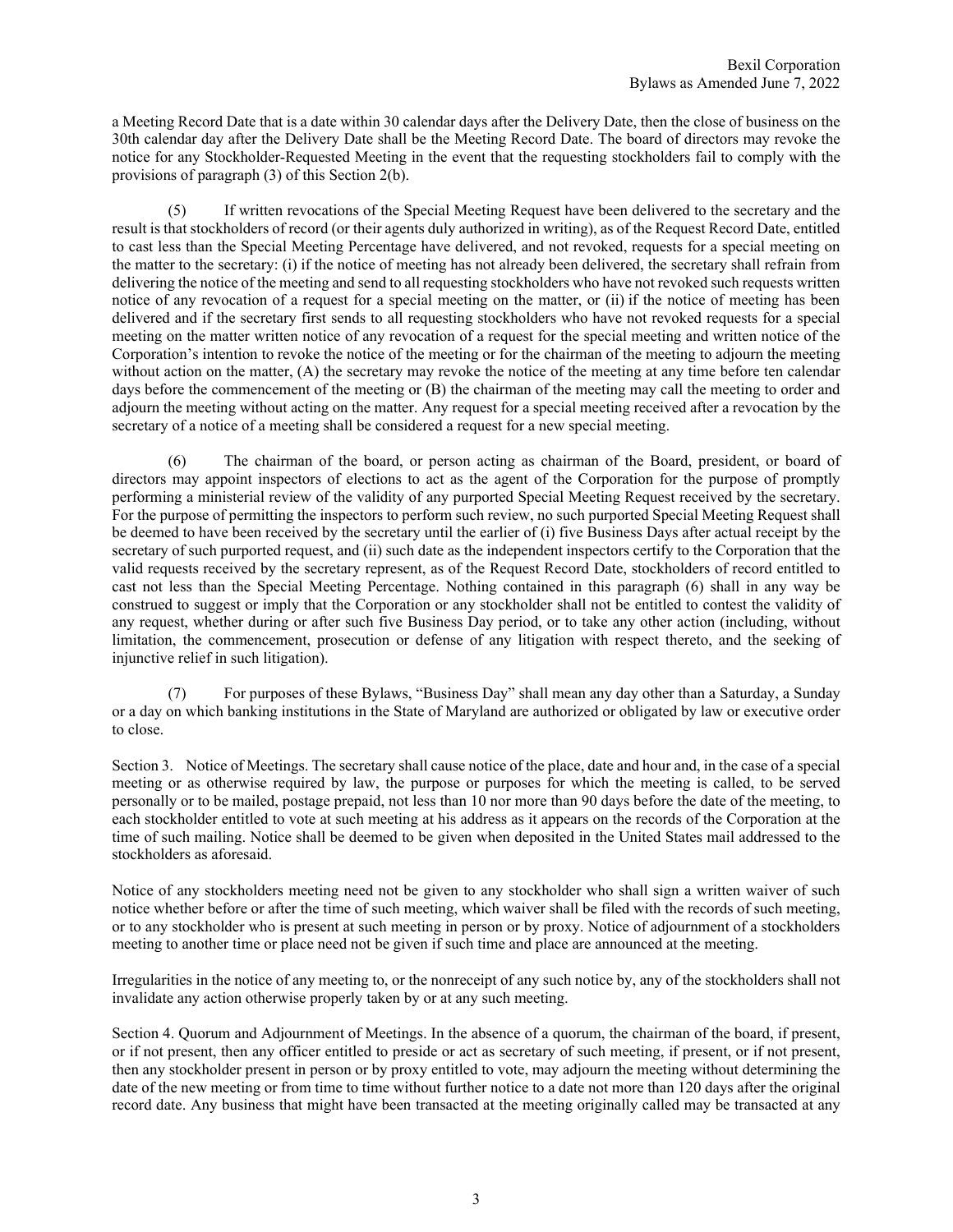such adjourned meeting at which a quorum is present. At all meetings of stockholders, the presence in person or by proxy of stockholders entitled to cast one third or more of all the votes entitled to be cast at the meeting constitutes a quorum.

Section 5. Voting and Inspectors. Unless the laws of the State of Maryland or the Corporation's charter provide otherwise, at every stockholders meeting, each stockholder shall be entitled to one vote for each share and a fractional vote for each fraction of a share of stock of the Corporation validly issued and outstanding and standing in his name on the books of the Corporation on the record date fixed in accordance with these Bylaws, either in person or by proxy appointed by instrument in writing subscribed by such stockholder or his duly authorized attorney, except that no shares held by the Corporation shall be entitled to a vote. Abstentions and broker non-votes will be included for purposes of determining whether a quorum is present at a stockholders' meeting but will not be treated as votes cast. Abstentions and broker non-votes, therefore, will have no effect on proposals which require a plurality or majority of votes cast for approval, but will have the same effect as a vote "against" on proposals requiring a majority or other specified percentage of outstanding voting securities for approval.

If no record date has been fixed, the record date for the determination of stockholders entitled to notice of or to vote at a meeting of stockholders shall be the later of the close of business on the day on which notice of the meeting is mailed or the 30th day before the meeting, or, if notice is waived by all stockholders, at the close of business on the 11th day preceding the day on which the meeting is held.

Except as otherwise specifically provided in the Corporation's charter or these Bylaws or as required by applicable law, a majority of all the votes cast at a meeting at which a quorum is present is sufficient to approve any matter which properly comes before the meeting. The vote upon any question shall be by ballot whenever requested by any person entitled to vote, but, unless such a request is made, voting may be conducted in any way approved by the meeting.

At any meeting at which there is an election of directors, the chairman of the meeting may appoint two inspectors of election who shall first subscribe an oath or affirmation to execute faithfully the duties of inspectors at such election with strict impartiality and according to the best of their ability, and shall, after the election, make a certificate of the result of the vote taken. No candidate for election as a director shall be appointed as an inspector.

The determination of such inspectors as to all matters relating to the form or validity of proxies, ballots, and voting directions thereon, and all other matters upon which their certificate would be based shall be deemed final and conclusive, and such inspectors' determinations shall not be subject to challenge or review prior to the issuance of their certificate, unless such challenge or review is approved by the vote of a majority of the board of directors.

The certificate of the result of the vote taken shall be deemed final and conclusive, and such inspectors' decisions shall not be judicially reviewable, unless such judicial review is approved by the vote of a majority of the board of directors.

Section 6. Validity of Proxies. The right to vote by proxy shall exist only if the instrument authorizing such proxy to act shall have been signed by the stockholder or by his duly authorized attorney. Unless a proxy provides otherwise, it shall not be valid more than 11 months after its date. All proxies shall be delivered to the secretary of the Corporation or to the person acting as secretary of the meeting before being voted, who shall decide all questions concerning qualification of voters, the validity of proxies, and the acceptance or rejection of votes. If inspectors of election have been appointed by the chairman of the meeting, such inspectors shall decide all such questions. A proxy with respect to stock held in the name of two or more persons shall be valid if executed by one of them unless at or prior to exercise of such proxy the Corporation receives from any one of them a specific written notice to the contrary and a copy of the instrument or order which so provides. A proxy purporting to be executed by or on behalf of a stockholder shall be deemed valid unless challenged at or prior to its exercise.

Section 7. Maryland Control Share Acquisition Act. Notwithstanding any other provision of the Corporation's charter or these Bylaws, Title 3, Subtitle 7 (Maryland Control Share Acquisition Act) of the MGCL (or any successor statute) shall not apply to the voting rights of shares of stock or any acquisition by any person of any shares of stock of the Corporation, including any existing or future stockholders or their affiliates or associates. This Section may be repealed by the board of directors as set forth in Article XII, Section 1(a), in whole or in part, at any time, whether before or after the exercise of voting rights of shares of stock or an acquisition of control shares of the Corporation and, upon such repeal, may, to the extent provided by any successor bylaw, apply to any subsequent exercise of voting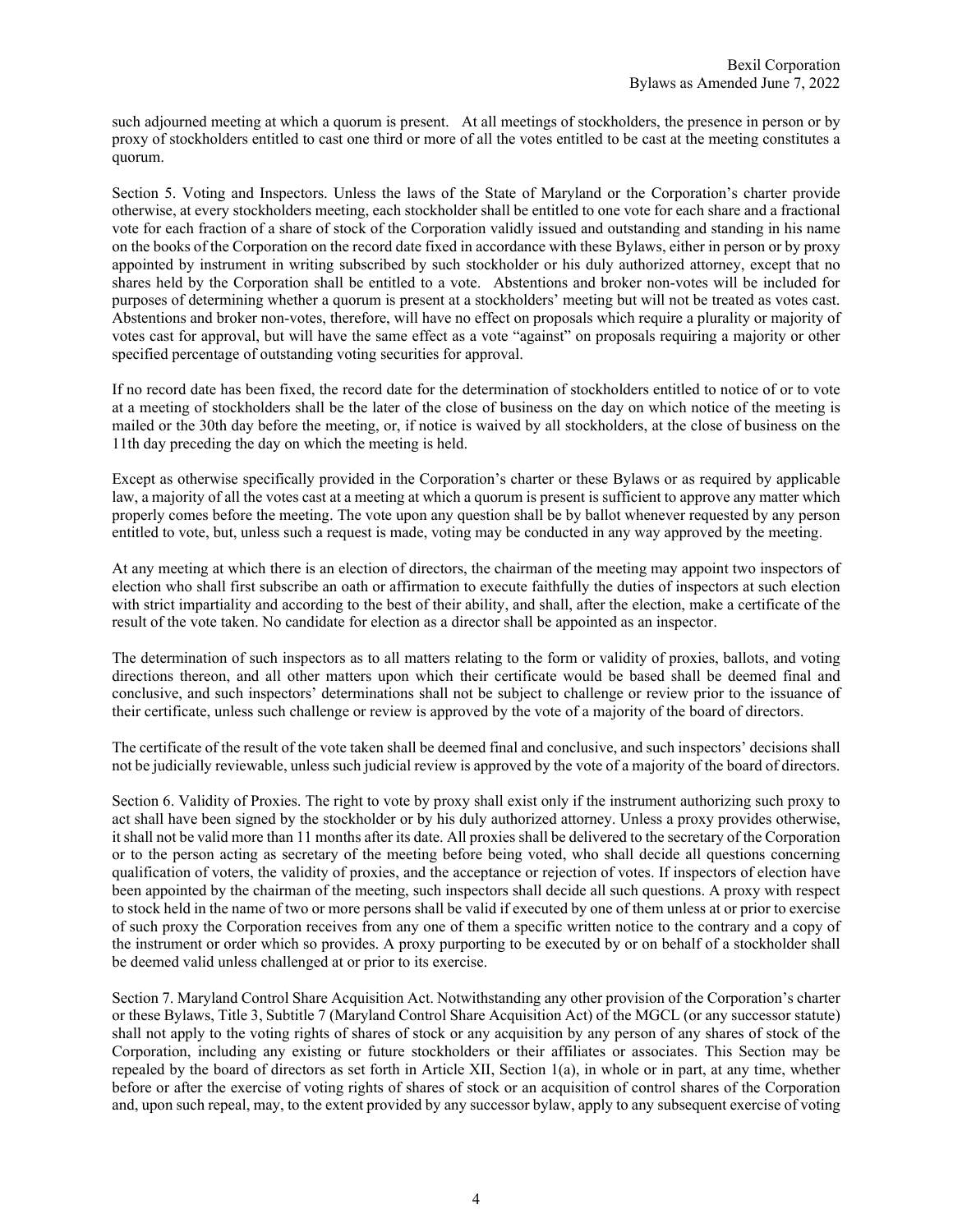rights of shares of stock or control share acquisition. Nothing in the Corporation's charter or these Bylaws, including, without limitation, this Section, shall establish contract rights of any outstanding stock.

Section 8. Action without a Meeting. Any action required or permitted to be taken by stockholders at a meeting of stockholders may be taken without a meeting if (a) all stockholders entitled to vote on the matter consent to the action in writing, (b) all stockholders entitled to notice of the meeting but not entitled to vote at it sign a written waiver of any right to dissent, and (c) the consents and waivers are filed with the records of the meetings of stockholders. Such consent shall be treated for all purposes as a vote at the meeting.

Section 9. Election of Directors. Subject to the Corporation's charter, the election of any director by stockholders requires the affirmative vote of at least eighty percent (80%) of the outstanding shares of all classes of voting stock, voting together, in person or by proxy at a meeting at which a quorum is present ("Meeting"), unless such action is approved by resolution adopted by the affirmative vote of a majority of the total number of authorized directors, whether or not there exist any vacancies in previously authorized directorships at the time such resolution is presented to the board of directors for adoption (the "Entire Board"), in which case such action requires the affirmative vote of a plurality of the votes cast at the Meeting.

Section 10. Organization and Conduct of Stockholders' Meetings. Every meeting of stockholders shall be conducted by an individual designated by the board of directors to be chairman of the meeting or, in the absence of such appointment or appointed individual, by the chairman of the board or, in the case of a vacancy in the office or absence of the chairman of the board, by one of the following officers present at the meeting in the following order: the vice chairman of the board, if there is one, the president, the vice presidents in their order of rank and, within each rank, in their order of seniority, the secretary or, in the absence of such officers, a chairman chosen by the stockholders by the vote of a majority of the votes cast by stockholders present in person or by proxy. The secretary or, in the case of a vacancy in the office or absence of the secretary, an assistant secretary or an individual designated by the board of directors or the chairman of the meeting shall act as secretary. In the event that the secretary presides at a meeting of stockholders, an assistant secretary or, in the absence of all assistant secretaries, an individual appointed by the board of directors or the chairman of the meeting shall record the minutes of the meeting. The order of business and all other matters of procedure at any meeting of stockholders shall be determined by the chairman of the meeting. To the maximum extended permitted by applicable law, the board of directors shall be entitled to, or in the absence of the board of directors doing so, the chairman of the meeting shall be entitled to, prescribe such rules, regulations and procedures and take such action as, it, he or she, as the case may be, determines, in its, his or her sole discretion, without any action by the stockholders, to be appropriate for the proper conduct of the meeting, including, without limitation, (i) restricting admission to the time set for the commencement of the meeting; (ii) limiting attendance or participation at the meeting to stockholders of record of the Corporation, their duly authorized proxies and such other individuals as the chairman of the meeting may determine; (iii) limiting the time allotted to questions or comments; (iv) determining when and for how long the polls should be opened and when the polls should be closed; (v) maintaining order and security at the meeting; (vi) removing any stockholder or any other individual who refuses to comply with meeting procedures, rules or guidelines as set forth by the chairman of the meeting; (vii) concluding a meeting or recessing or adjourning the meeting, whether or not a quorum is present, to a later date and time and at a place announced at the meeting; (viii) complying with any state and local laws and regulations concerning safety and security; (ix) restricting use of audio or video recording devices at the meeting; and (x) taking such other action as is deemed necessary, appropriate or convenient for the proper conduct of the meeting. Unless otherwise determined by the board of directors or the chairman of the meeting, meetings of stockholders shall not be required to be held in accordance with the rules of parliamentary procedure.

Section 11. Advance Notice of Stockholder Nominations for Director and Other Stockholder Proposals.

## (a) Annual Meetings of Stockholders.

 (1) Nominations of individuals for election to the board of directors and the proposal of other business to be considered by the stockholders may be made at an annual meeting of stockholders (i) pursuant to the Corporation's notice of meeting (or any supplement thereto) given by or at the direction of the board of directors (or any duly authorized committee thereof), (ii) if not specified in the notice of meeting (or any supplement thereto) given by or at the direction of the board of directors (or any duly authorized committee thereof), otherwise properly brought before the annual meeting by or at the direction of the board of directors (or any duly authorized committee thereof),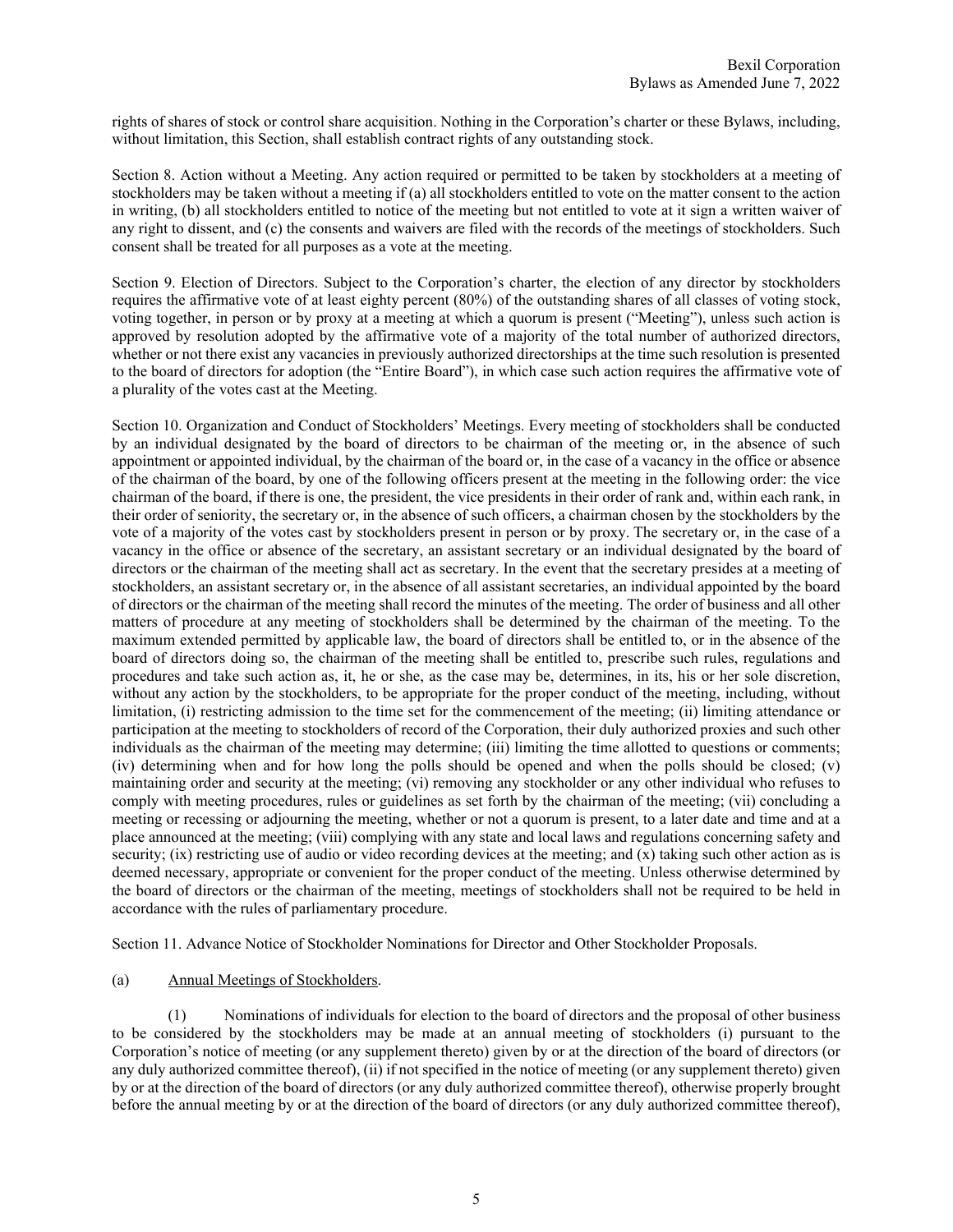or (iii) by any stockholder of the Corporation who is Present in Person (as defined below) and who (A) was a stockholder of record at the record date set by the board of directors for the purpose of determining stockholders entitled to vote at the annual meeting, (B) was a stockholder of record at the time of giving of the notice by the stockholder provided for in this Section 11(a) and at the time of the annual meeting (and any postponement, adjournment, rescheduling or continuation thereof), (C) who is entitled to vote at the annual meeting in the election of each individual so nominated and on any such other business proposed by such stockholder and (D) who has complied with this Section 11 in all applicable respects.

 (2) For any nomination of individuals for election to the board of directors or other business to be properly brought before an annual meeting by a stockholder pursuant to clause (iii) of paragraph (a)(1) of this Section 11, the stockholder must have given timely and proper notice thereof in writing to the secretary of the Corporation and any such other business must otherwise (A) be a proper subject to be proposed and voted upon by stockholders of the Corporation under these Bylaws, the Corporation's charter, the MGCL and other applicable law and (B) not relate to a matter that is reserved for action by the board of directors under these Bylaws, the Corporation's charter, the MGCL or other applicable law. For purposes of these Bylaws, a notice by a stockholder to the Corporation proposing the nomination of individuals for election to the board of directors or other business that is intended to be brought before a meeting of stockholders shall hereinafter be referred to as a "Stockholder Notice." To be timely for an annual meeting, a Stockholder Notice shall set forth all information required under this Section 11 and shall be delivered to, or mailed and received by, the secretary at the principal executive office of the Corporation not earlier than the 150th calendar day, nor later than the close of business on the 120th calendar day, prior to the first anniversary of the date of the proxy statement (as defined in Section  $11(c)(3)$  of this Article II) for the preceding year's annual meeting; provided, however, that in the event that the date of the annual meeting is advanced by more than 30 calendar days, or delayed by more than 60 calendar days, from the first anniversary of the date of the preceding year's annual meeting, in order for the Stockholder Notice to be timely for the current year's annual meeting, it must be so delivered and received not earlier than the 150th calendar day prior to the date of such annual meeting and not later than the close of business on the later of the 120th calendar day prior to the date of such annual meeting, as originally convened, or the tenth calendar day following the day on which public announcement of the date of such annual meeting is first made by the Corporation. In no event shall the public announcement of a postponement, adjournment, rescheduling or continuation of an annual meeting to a later date or time, extend the time period or commence a new time period for the giving of a Stockholder Notice or other information as described herein.

(3) For a Stockholder Notice to be proper, it must set forth:

 (i) as to each individual whom the stockholder proposes to nominate for election or reelection as a director (each, a "Proposed Nominee"),

 (A) all information that would be required to be set forth in a Stockholder Notice pursuant to this Section 11 if such Proposed Nominee was the stockholder submitting the Stockholder Notice,

 (B) the name, age, business address, residence address, email address, and telephone number of such Proposed Nominee,

 (C) a description in reasonable detail of any and all direct and indirect compensation, reimbursement, indemnification, benefits and other agreements, arrangements and understandings (whether written or oral, formal or informal, or monetary or non-monetary) and any other material relationships (i) between or among such Proposed Nominee and the stockholder submitting the Stockholder Notice or any Stockholder Associated Person, including all information that would be required to be disclosed pursuant to Items 403 and 404 of Regulation S-K (or any successor provision) as promulgated by the SEC pursuant to the Exchange Act if the stockholder submitting the Stockholder Notice or Stockholder Associated Person was the "registrant" for purposes of such Items and such Proposed Nominee was a trustee, director or executive officer of such registrant, and (ii) between or among such Proposed Nominee and any other person or entity (naming such person or entity) in connection with such Proposed Nominee's nomination to the board of directors, and, if elected, such Proposed Nominee's service as a member of the board of directors,

 (D) to the extent that such Proposed Nominee has been previously convicted in any state or federal court of any criminal offense involving a felony, fraud, dishonesty or breach of trust or duty, a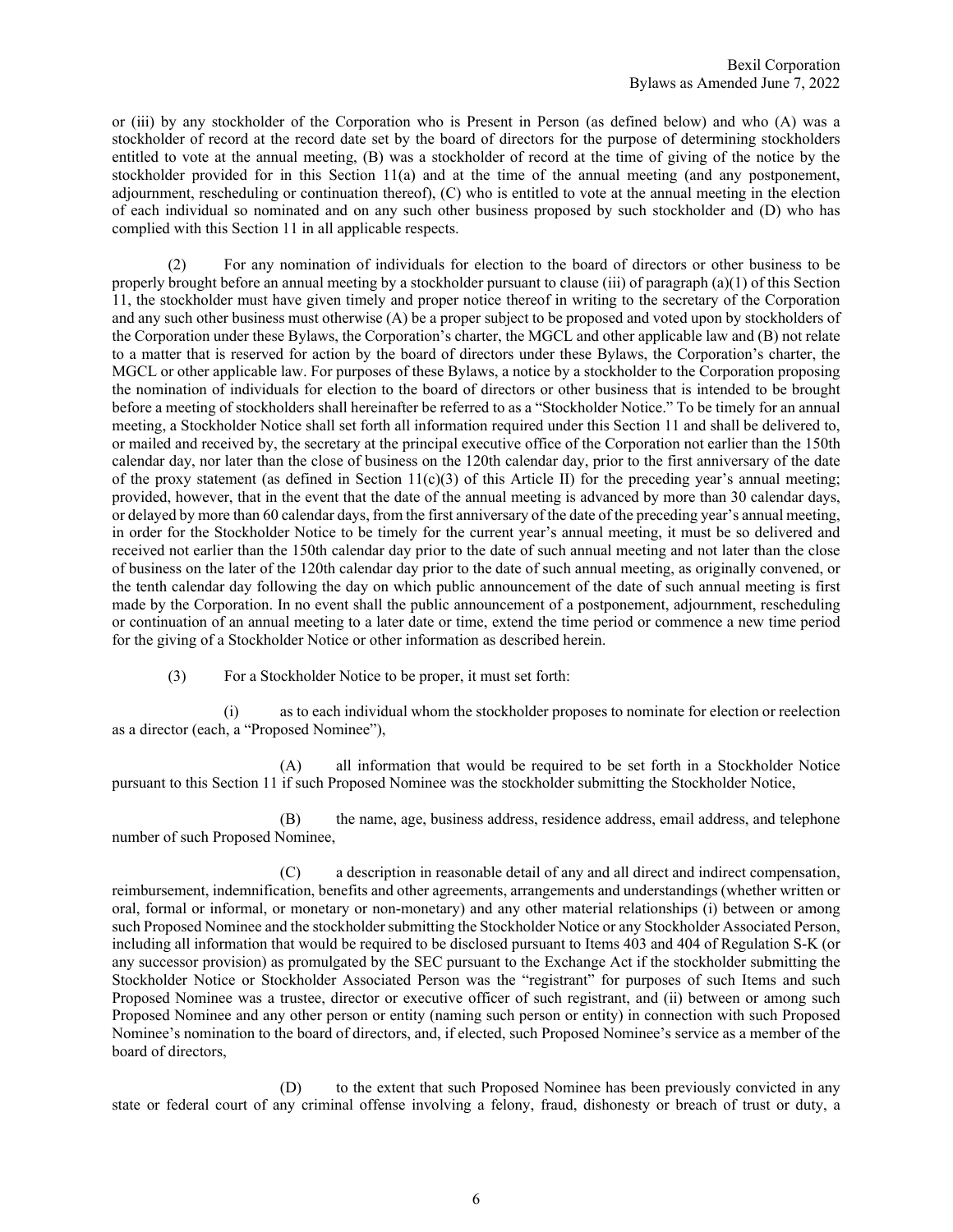description in reasonable detail of such offense and all legal proceedings relating thereto,

 (E) a description in reasonable detail of any and all litigation, whether or not judicially resolved, settled or dismissed, relating to the Proposed Nominee's past or current service on the board of directors, board of trustees or similar governing body of any corporation, limited liability company, partnership, trust or any other entity,

 (F) a description in reasonable detail of any agreements, arrangements or understandings (whether written or oral, formal or informal, or monetary or non-monetary) between such Proposed Nominee and any person as to how such Proposed Nominee, if elected as a director, would act or vote on any issue or question that may come before the board of directors,

 (G) a description in reasonable detail of any agreements, arrangements or understandings (whether written or oral, formal or informal, or monetary or non-monetary) between such Proposed Nominee and any person that could limit or interfere with such Proposed Nominee's ability to comply, if elected as a director, with his or her duties under applicable law,

 (H) a description in reasonable detail of any agreements, arrangements or understandings (whether written or oral, formal or informal, or monetary or non-monetary) between such Proposed Nominee and any person that contemplates such Proposed Nominee, if elected as a director, resigning as a member of the board of directors prior to the conclusion of the term of office to which such Proposed Nominee was elected,

 (I) the amount of any equity securities beneficially owned by such Proposed Nominee in any person or entity that competes with the Corporation and

 (J) all other information relating to such Proposed Nominee that is required to be disclosed in a proxy statement filed with the SEC, pursuant to Regulation 14A (or any successor provision) under the Exchange Act, in connection with a contested election of directors of the Corporation (even if such an election contest is not involved) wherein such Proposed Nominee is named as a candidate for election to the board of directors;

 (ii) as to any other business that the stockholder proposes to bring before the meeting, (A) a description in reasonable detail of the business proposed to be brought before the meeting, (B) the text of the proposed business (including the text of any resolutions proposed for consideration and in the event such business includes a proposal, whether binding or precatory, to amend these Bylaws, the Corporation's charter or any policy of the Corporation, the text of the proposed amendment), (C) a description in reasonable detail of the reasons for conducting such business at the meeting and (D) a description in reasonable detail of any interest in such business, direct or indirect, monetary or non-monetary, of such stockholder or any Stockholder Associated Person (as defined below), individually or in the aggregate, including any anticipated benefit to such stockholder or Stockholder Associated Person therefrom;

 (iii) as to the stockholder submitting the Stockholder Notice, any Proposed Nominee and any Stockholder Associated Person,

 (A) the class, series and number of all shares of stock or other securities of the Corporation or any affiliate thereof (collectively, the "Company Securities"), if any, which are owned (beneficially or of record) by such stockholder, Proposed Nominee or Stockholder Associated Person, the date on which each such Company Security was acquired and the investment intent of such acquisition, and any short interest (including any opportunity to profit or share in any benefit from any decrease in the price of such stock or other security) in any Company Securities of any such person,

 (B) the nominee holder for, and number of, any Company Securities owned beneficially but not of record by such stockholder, Proposed Nominee or Stockholder Associated Person,

 (C) whether and the extent to which such stockholder, Proposed Nominee, or Stockholder Associated Person, directly or indirectly (through brokers, nominees or otherwise), is subject to or during the last six months has engaged in any hedging, derivative or other transaction or series of transactions or entered into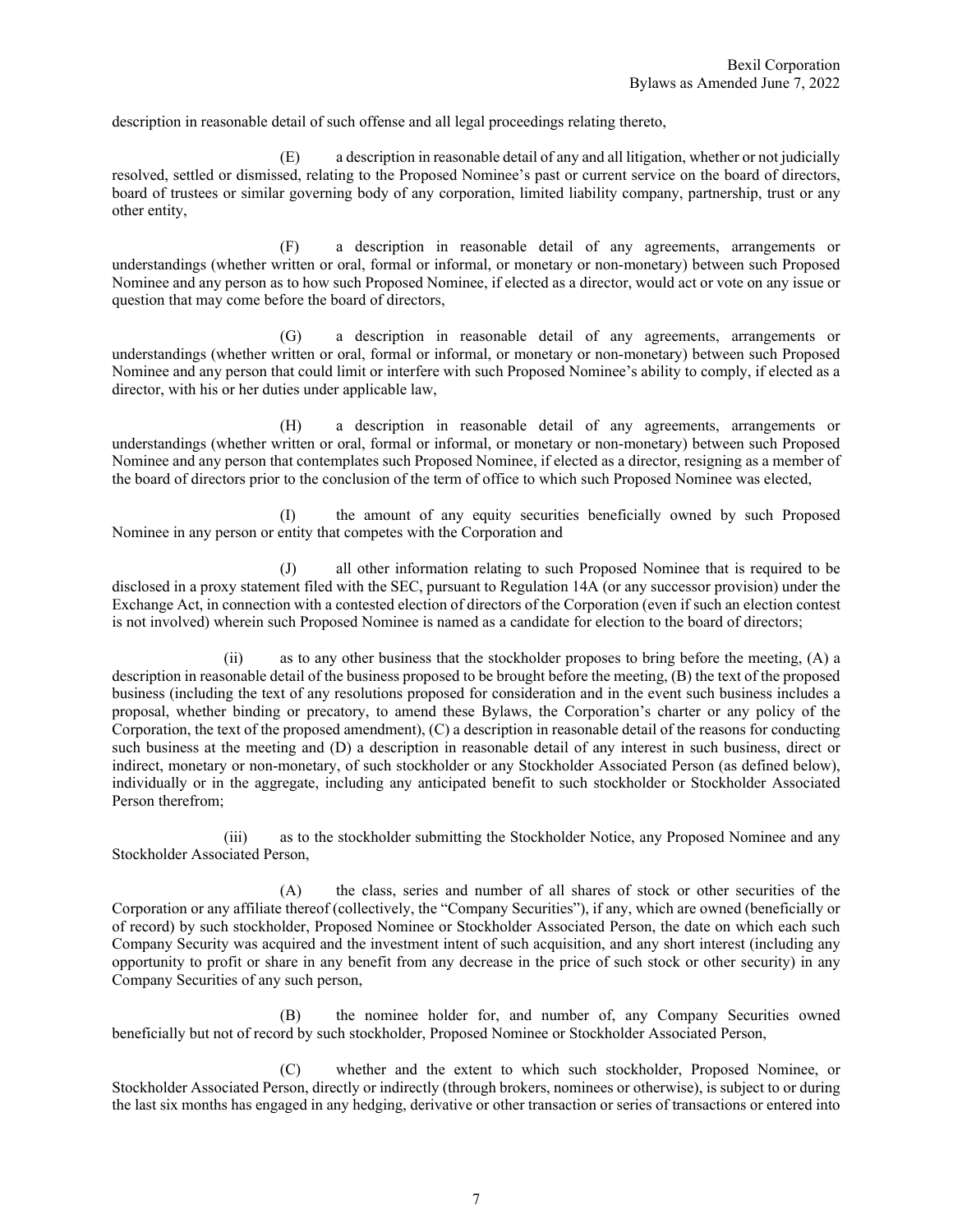any other agreement, arrangement or understanding (including any short interest, any borrowing or lending of securities or any proxy or voting agreement), the effect or intent of which is to (I) manage risk or benefit of changes in the price of Company Securities or (II) increase or decrease the voting power of such stockholder, Proposed Nominee or Stockholder Associated Person in the Corporation or any affiliate thereof disproportionately to such person's economic interest in the Company Securities and

 (D) any interest, direct or indirect (including, without limitation, any existing or prospective commercial, business or contractual relationship with the Corporation), by security holdings or otherwise, of such stockholder, Proposed Nominee or Stockholder Associated Person, in the Corporation or any affiliate thereof, other than an interest arising from the ownership of Company Securities where such stockholder, Proposed Nominee or Stockholder Associated Person receives no extra or special benefit not shared on a pro rata basis by all other holders of the same class or series; and

Person,

(iv) as to the stockholder submitting the Stockholder Notice and any Stockholder Associated

 (A) the name and address of such stockholder, as they appear on the Corporation's stock ledger, and the current name and business address, if different, of each such Stockholder Associated Person,

 (B) the investment strategy or objective, if any, of such stockholder and each such Stockholder Associated Person who is not an individual and a copy of the prospectus, offering memorandum or similar document, if any, provided to investors or potential investors in such stockholder and each such Stockholder Associated Person,

 (C) the name and address of any person who contacted or was contacted by the stockholder giving the Stockholder Notice or any Stockholder Associated Person about the Proposed Nominee(s) or other business proposal,

 (D) to the extent known by the stockholder giving the Stockholder Notice, the name and address of any other stockholder supporting the Proposed Nominee(s) for election or reelection as a director or the proposal of other business,

 (E) a reasonably detailed description of any plans or proposals of such stockholder or any Stockholder Associated Person relating to the Corporation that would be required to be disclosed by such stockholder or Stockholder Associated Person pursuant to Item 4 of Schedule 13D if a Schedule 13D relating to the Corporation was filed with the SEC by such stockholder or Stockholder Associated Person pursuant to the Exchange Act (regardless of whether the requirement to file a Schedule 13D with the SEC is applicable to such stockholder or Stockholder Associated Person) together with a description of any agreements, arrangements or understandings (whether written or oral, formal or informal, or monetary or non-monetary) that relate to such plans or proposals and naming all the parties to any such agreements, arrangements or understandings,

 (F) a representation that such stockholder intends to be Present in Person at the stockholders' meeting to nominate any individual(s) named in its Stockholder Notice or to bring such business included in its Stockholder Notice before the meeting and whether or not such stockholder or any Stockholder Associated Person intends or is part of a group which intends to deliver a proxy statement and/or form of proxy to holders of at least the percentage of the outstanding Company Securities required to elect the Proposed Nominee(s) or approve the proposed business included in its Stockholder Notice and/or otherwise to solicit proxies from stockholders in support of the election of the Proposed Nominee(s) or the proposed business and

 (G) all other information relating to such stockholder and any Stockholder Associated Person that is required to be disclosed in a proxy statement filed with the SEC, pursuant to Regulation 14A (or any successor provision) under the Exchange Act, by such stockholder or any Stockholder Associated Person in connection with a contested solicitation of proxies for the election of directors of the Corporation (even if such an election contest is not involved) in which such stockholder or any Stockholder Associated Person is a participant.

(4) A Stockholder Notice to the Corporation proposing the nomination of individuals for election to the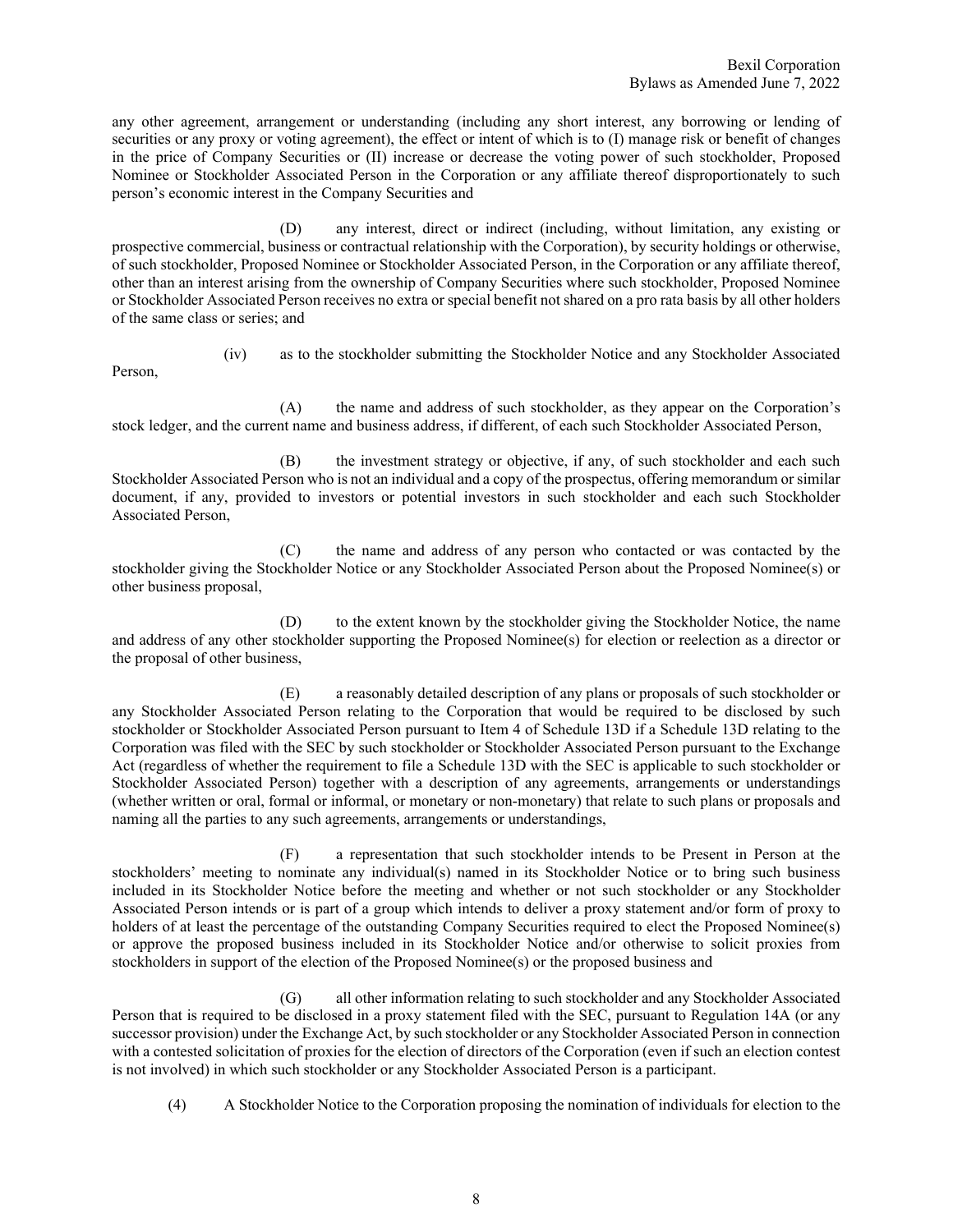board of directors shall, with respect to each Proposed Nominee, be accompanied by (i) a written undertaking executed by such Proposed Nominee that such Proposed Nominee is not, and will not become, a party to any agreement, arrangement or understanding (whether written or oral, formal or informal, or monetary or non-monetary) with any person or entity other than the Corporation in connection with service or action as a director that has not been disclosed to the Corporation in writing, (ii) a written undertaking executed by such Proposed Nominee that such Proposed Nominee is not subject to any governmental law, regulation, order or decree that could prohibit, limit or otherwise impede such Proposed Nominee's service on the board of directors, (iii) a written undertaking executed by such Proposed Nominee that such Proposed Nominee will cooperate with the Corporation and the board of directors in scheduling and participating in one or more interviews by the board of directors and committing that any such Proposed Nominee shall be completely candid and truthful in responding to any questions posed during such interviews, (iv) such Proposed Nominee's written consent to being named in the proxy statement of the stockholder submitting the Stockholder Notice as a nominee for election as a director and to serving as a director of the Corporation if elected and (v) a questionnaire (which questionnaire shall be provided by the Corporation upon written request by the stockholder providing the Stockholder Notice), completed by such Proposed Nominee.

In no event can a stockholder include in a Stockholder Notice a number of proposed nominees for election as directors that is greater than the number of directors to be elected to the board of directors at the stockholders' meeting to which that that Stockholder Notice relates. Notwithstanding anything in this subsection (a) of this Section 11 to the contrary, in the event that the number of directors to be elected to the board of directors at an annual meeting of stockholders is increased by the Corporation, and there is no public announcement by the Corporation of such action or specifying the size of the increased board of directors at least 130 calendar days prior to the first anniversary of the date of the proxy statement (as defined in Section  $11(c)(3)$  of this Article II) for the preceding year's annual meeting, a Stockholder Notice required by this Section 11(a) shall also be considered timely with respect to such annual meeting, but only with respect to nominees for any new director positions created by such increase, and only with respect to a stockholder who had, prior to such increase in the size of the board of directors, previously submitted to the Corporation a timely and proper Stockholder Notice proposing nominees for election to the board of directors at such annual meeting in compliance with this Section 11 in all applicable respects, if it is delivered to, and received by, the secretary at the principal executive office of the Corporation not later than the close of business on the tenth calendar day following the day on which such public announcement is first made by the Corporation.

 (6) For purposes of this Section 11, (a) "Stockholder Associated Person" of any stockholder shall mean (i) any beneficial owner of any Company Securities owned of record or beneficially by such stockholder (other than a stockholder that is a depositary), (ii) any Affiliate or Associate (within the meaning of Rule 12b-2 under the Exchange Act) of such stockholder or beneficial owner, (iii) any person Acting in Concert (as defined below) with such stockholder or beneficial owner, (iv) any participant (as defined in paragraphs (a)(ii)-(vi) of Instruction 3 to Item 4 of Schedule 14A) with such stockholder or beneficial owner in any solicitation of proxies contemplated by the Stockholder Notice delivered to the Corporation pursuant to this Section 11, (v) any person who may be deemed to be a member of a "group" (as such term is used in Rule 13d-5 under the Exchange Act) with any such stockholder or beneficial owner (or any of their respective Affiliates or Associates) relating to the Company Securities, regardless of whether such person is disclosed as a member of a "group" in a Schedule 13D or an amendment thereto filed with the SEC relating to the Corporation, and (vi) any person that, directly, or indirectly through one or more intermediaries, controls, or is controlled by, or is under common control with, such stockholder or any Stockholder Associated Person identified in (i), (ii), (iii), (iv), or (v) above, (b) Company Securities "beneficially owned" by a person shall mean all Company Securities which such person is deemed to beneficially own pursuant to Rules 13d-3 and 13d-5 under the Exchange Act, provided that such person shall in all events be deemed to beneficially own any Company Securities as to which such person has a right to acquire beneficial ownership at any time in the future, whether such right is exercisable immediately, only after the passage of time or only upon the satisfaction of certain conditions precedent, and (c) a person shall be deemed to be "Acting in Concert" with another person if such person knowingly acts (whether or not pursuant to an express agreement, arrangement or understanding) in concert with, or towards a common goal relating to the leadership, management, governance, policies, board composition, strategic direction, value enhancement plans or control of the Corporation in parallel with, such other person where (i) each person is conscious of the other person's conduct or intent and this awareness is an element in their decision-making processes, and (ii) at least two additional factors suggest that such persons knowingly intend to act in concert or in parallel towards a common goal relating to the leadership, management, governance, policies, board composition, strategic direction, value enhancement plans or control of the Corporation, which such additional factors may include, without limitation,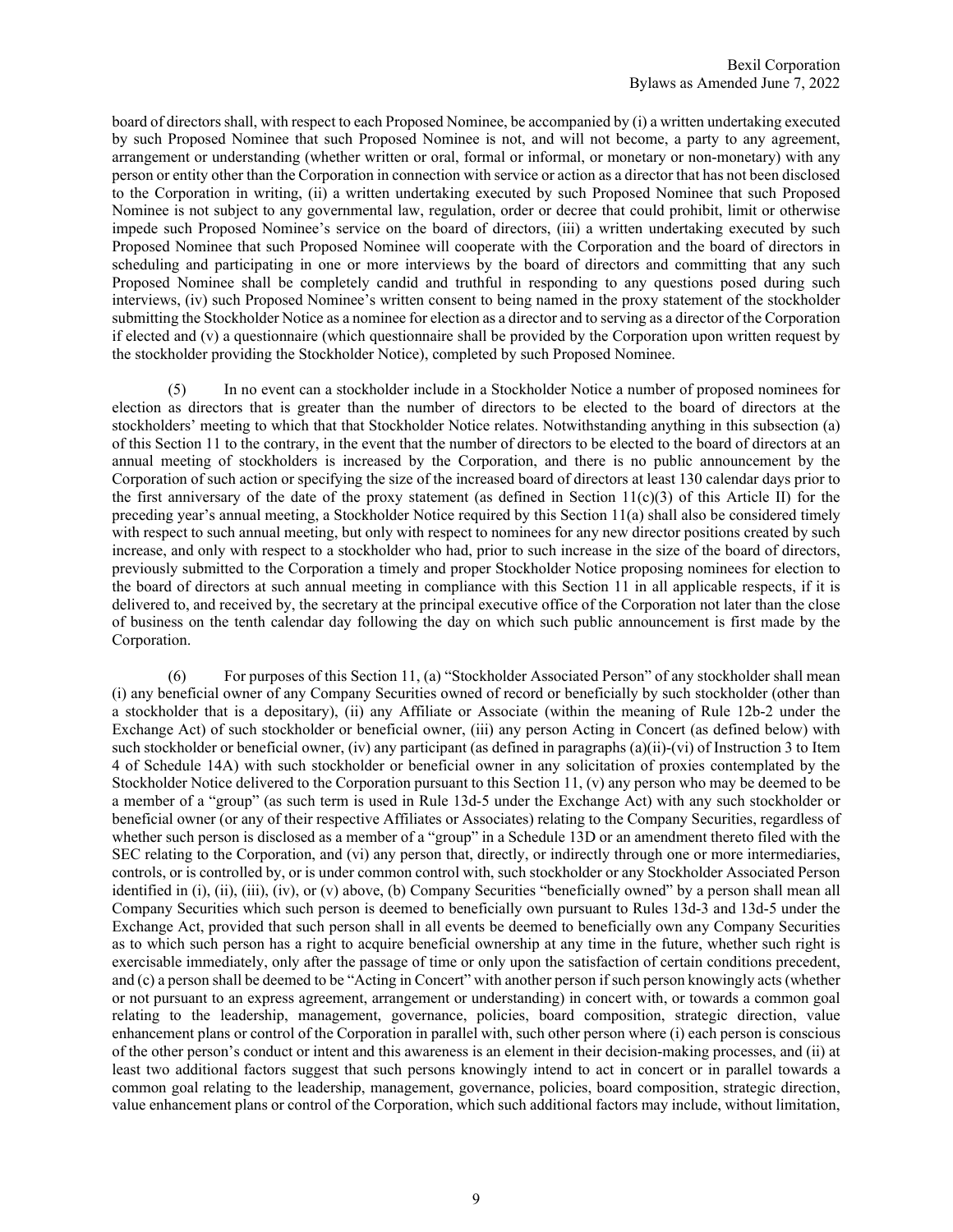exchanging information (whether publicly or privately), attending meetings, conducting discussions or making or soliciting invitations to act in concert or in parallel; provided, however, that a person shall not be deemed to be Acting in Concert with any other person solely as a result of the solicitation or receipt of revocable proxies or consents from such other person in response to a solicitation made pursuant to, and in accordance with, Section 14(a) of the Exchange Act by way of a proxy or consent solicitation statement filed with the SEC on Schedule 14A. A person Acting in Concert with another person shall be deemed to be Acting in Concert with any third party who is also Acting in Concert with such other person.

### (b) Special Meetings of Stockholders.

 (1) Only such business shall be conducted at a special meeting of stockholders as shall have been brought before the meeting pursuant to the Corporation's notice of meeting. Nominations of individuals for election to the board of directors may be made at a special meeting of stockholders at which directors are to be elected only (i) pursuant to the Corporation's notice of meeting (or any supplement thereto) given by or at the direction of the board of directors (or any duly authorized committee thereof), (ii) if not specified in the notice of meeting (or any supplement thereto) given by or at the direction of the board of directors (or any duly authorized committee thereof), otherwise properly brought before the special meeting by or at the direction of the board of directors (or any duly authorized committee thereof), (iii) if properly brought before a Stockholder-Requested Meeting, requested and called in accordance with the provisions of Section 2 of this Article II for the purpose of electing one or more individuals to the board of directors, by a stockholder who submits a Special Meeting Request for such Stockholder-Requested Meeting that complies with Section 2 of this Article II and incudes therein the information required by paragraphs (a)(3) and (4) of this Section 11 with respect to such stockholder, any Stockholder Associated Person, and any Proposed Nominee, and (vi) provided that the special meeting has been called in accordance with Section 2 of this Article II for the purpose of electing one or more individuals to the board of directors, by any stockholder of the Corporation who is Present in Person and who (A) is a stockholder of record as of the record date set by the board of directors for the purpose of determining stockholders entitled to vote at the special meeting, (B) is a stockholder of record at the time of giving of the Stockholder Notice provided for in this Section 11 and at the time of the special meeting (and any postponement, adjournment, continuation, or rescheduling thereof), (C) is entitled to vote at the special meeting in the election of each individual so nominated, and (D) complies with the notice procedures and other requirements set forth in this Section 11(b).

 (2) In the event that a special meeting of stockholders is called in accordance with these Bylaws for the purpose of electing one or more individuals to the board of directors, any stockholder may nominate an individual or individuals for election as a director, if a Stockholder Notice from such stockholder, containing the information required by paragraphs (a)(3) and (4) of this Section 11 with respect to such stockholder, any Stockholder Associated Person, and any Proposed Nominee, is delivered to, or is mailed and received by, the Secretary at the principal executive office of the Corporation not earlier than the 120th calendar day prior to such special meeting and not later than the close of business on the later of the 90th calendar day prior to such special meeting and the tenth calendar day following the day on which public announcement is first made of the date of the special meeting and of the nominees proposed to be elected at such meeting. In no event shall the public announcement of a postponement, adjournment, rescheduling or continuation of a special meeting to a later date or time commence a new time period for the giving of any Stockholder Notice or other information as described herein.

#### (c) General.

 (1) A stockholder submitting a Stockholder Notice, by its delivery to the Corporation, represents and warrants that all information contained therein, when submitted, is accurate in all respects. If any information contained in a Stockholder Notice submitted pursuant to this Section 11 is determined to be inaccurate in any respect, such Stockholder Notice may be deemed not to have been provided in accordance with this Section 11. Any stockholder who submits a Stockholder Notice shall notify the Corporation of any inaccuracy or change (within two Business Days of becoming aware of such inaccuracy or change) in any information contained in a Stockholder Notice. Upon written request by the secretary or the board of directors, any stockholder who submits a Stockholder Notice shall provide, within five Business Days of delivery of such request (or such other period as may be specified in such request), (A) written verification, satisfactory, in the sole discretion of the board of directors or the secretary, to demonstrate the accuracy of any information submitted by the stockholder pursuant to this Section 11, and (B) a written update of any information (including, if requested by the Corporation, written confirmation by such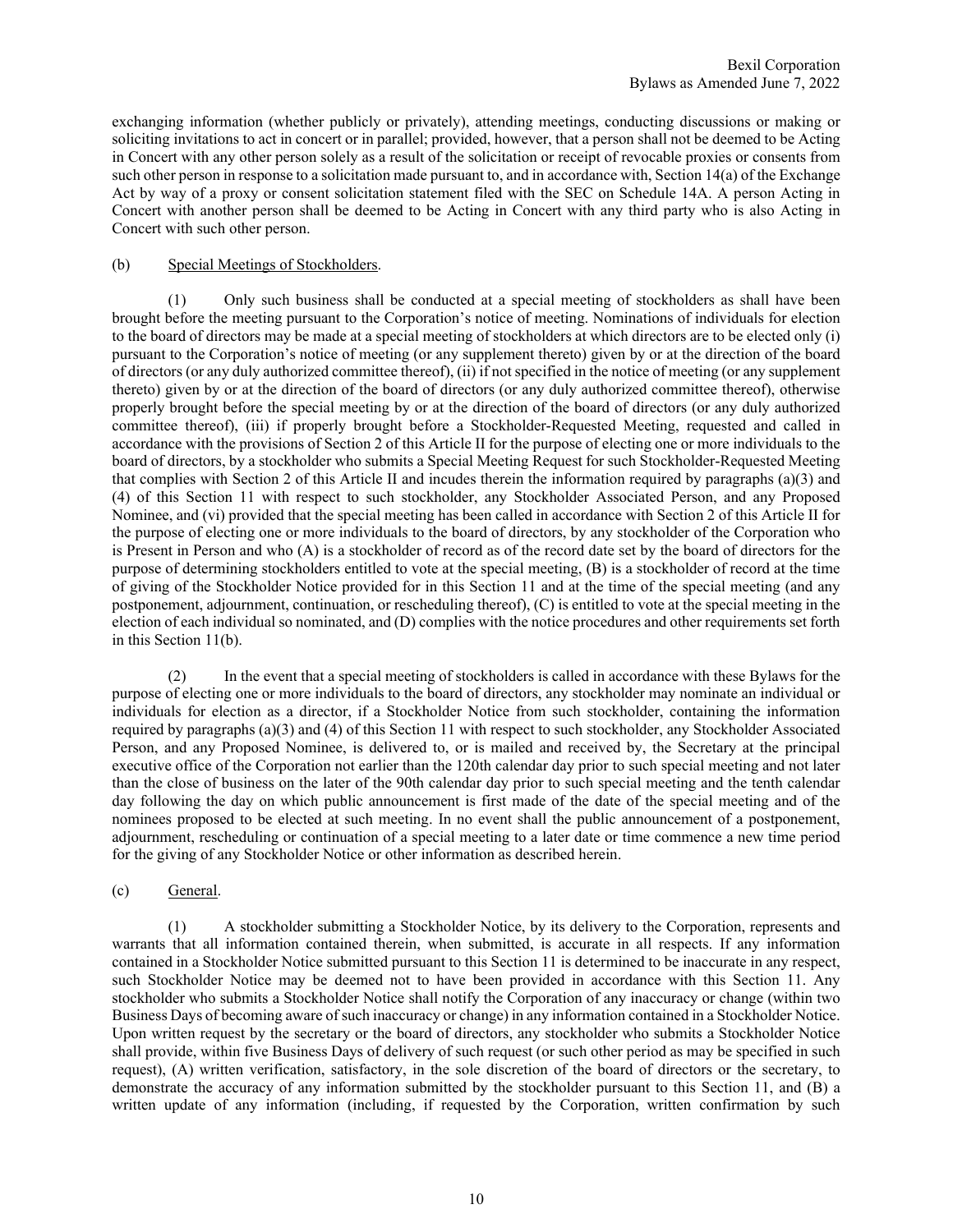stockholder that it continues to intend to bring such nomination(s) or other business proposal before the meeting) submitted by the stockholder pursuant to this Section 11 as of an earlier date. If a stockholder fails to provide such written verification or written update within such period, the information as to which written verification or a written update was requested and, accordingly, the Stockholder Notice, may be deemed not to have been provided in accordance with this Section 11.

 (2) Only such individuals who are nominated in accordance with this Section 11 shall be eligible for election by stockholders as directors, and only such business shall be conducted at a meeting of stockholders as shall have been properly brought before the meeting in accordance with this Section 11. The chairman of a meeting of stockholders shall have the power to determine, in consultation with counsel (who may be the Corporation's internal counsel), whether any nomination or other business proposed to be brought before the meeting was made or proposed, as the case may be, in accordance with this Section 11 and, if he or she should so determine that a nomination or other business was not proposed in accordance with this Section 11, to declare to the meeting that such defective nomination or proposed business shall be disregarded.

 (3) For purposes of this Section 11, (a) "the date of the proxy statement" shall have the same meaning as "the date of the company's proxy statement released to stockholders" as used in Rule 14a-8(e) promulgated under the Exchange Act, as interpreted by the SEC from time to time; (b) "close of business" shall mean 5:00 p.m., local time, at the principal executive offices of the Corporation on any calendar day, whether or not such day is a Business Day; (c) "public announcement" or its corollary "publicly announced" shall mean disclosure (i) in a press release by the Corporation reported by the Dow Jones News Service, Associated Press, Business Wire, PR Newswire or other news or wire service, (ii) in a document publicly filed by the Corporation with the SEC pursuant to the Exchange Act or (iii) in a document posted on the Corporation's website, or (iv) pursuant to another method reasonably intended by the Corporation to achieve broad-based dissemination of the information contained therein; (d) "Present in Person" shall mean that the stockholder proposing nominees for election as directors or other business to be brought before the stockholders' meeting, or, if the proposing stockholder is not an individual, a qualified representative of such proposing stockholder, appear in person at such stockholders' meeting (unless such meeting is held by means of the Internet or other electronic technology in which case the proposing stockholder or, if applicable, its qualified representative shall be present at such stockholders' meeting by means of the Internet or other electronic technology); and (e) "qualified representative" shall mean (i) if the stockholder is a corporation, any duly authorized officer of such corporation, (ii) if the stockholder is a limited liability company, any duly authorized member, manager or officer of such limited liability company, (iii) if the stockholder is a partnership, any general partner or person who functions as general partner for such partnership, (iv) if the stockholder is a trust, the trustee of such trust, or  $(v)$  if the stockholder is an entity other than the foregoing, the persons acting in such similar capacities as the foregoing with respect to such entity.

 (4) Notwithstanding the foregoing provisions of this Section 11, at all times before and after the submission of a Stockholder Notice, a stockholder shall also comply with all applicable requirements of state law and of the Exchange Act and the rules and regulations thereunder (including, but not limited to, those relating to the timely and accurate filing with the SEC of Schedules 13D and 14A and all amendments and supplements thereto), as well as any interpretative guidance and/or requests from the Staff of the SEC, in connection with (A) the matters set forth in this Section 11, (B) any plans or proposals contemplated by such stockholder with respect to the Corporation in connection with submitting a Stockholder Notice pursuant to this Section 11, (C) any solicitation of, or communication to, stockholders made in connection with any Stockholder Notice submitted pursuant to this Section 11 or any of the matters contemplated by such Stockholder Notice and (D) any filings made, or required to be made, with the SEC in connection therewith.

 (5) For a Stockholder Notice to comply with the requirements of this Section 11, all the information required to be included therein by this Section 11 must be set forth in writing directly within the body of the Stockholder Notice, rather than being incorporated by reference from any pre-existing document or writing, including, but not limited to, any documents publicly filed with the SEC.

 (6) For a Stockholder Notice to comply with the requirements of this Section 11, each of the requirements of this Section 11 shall be directly and expressly responded to and a Stockholder Notice must clearly indicate and expressly cross-reference which provisions of this Section 11 the information disclosed is intended to be responsive to. Any global cross-references shall be disregarded and information disclosed in the Stockholder Notice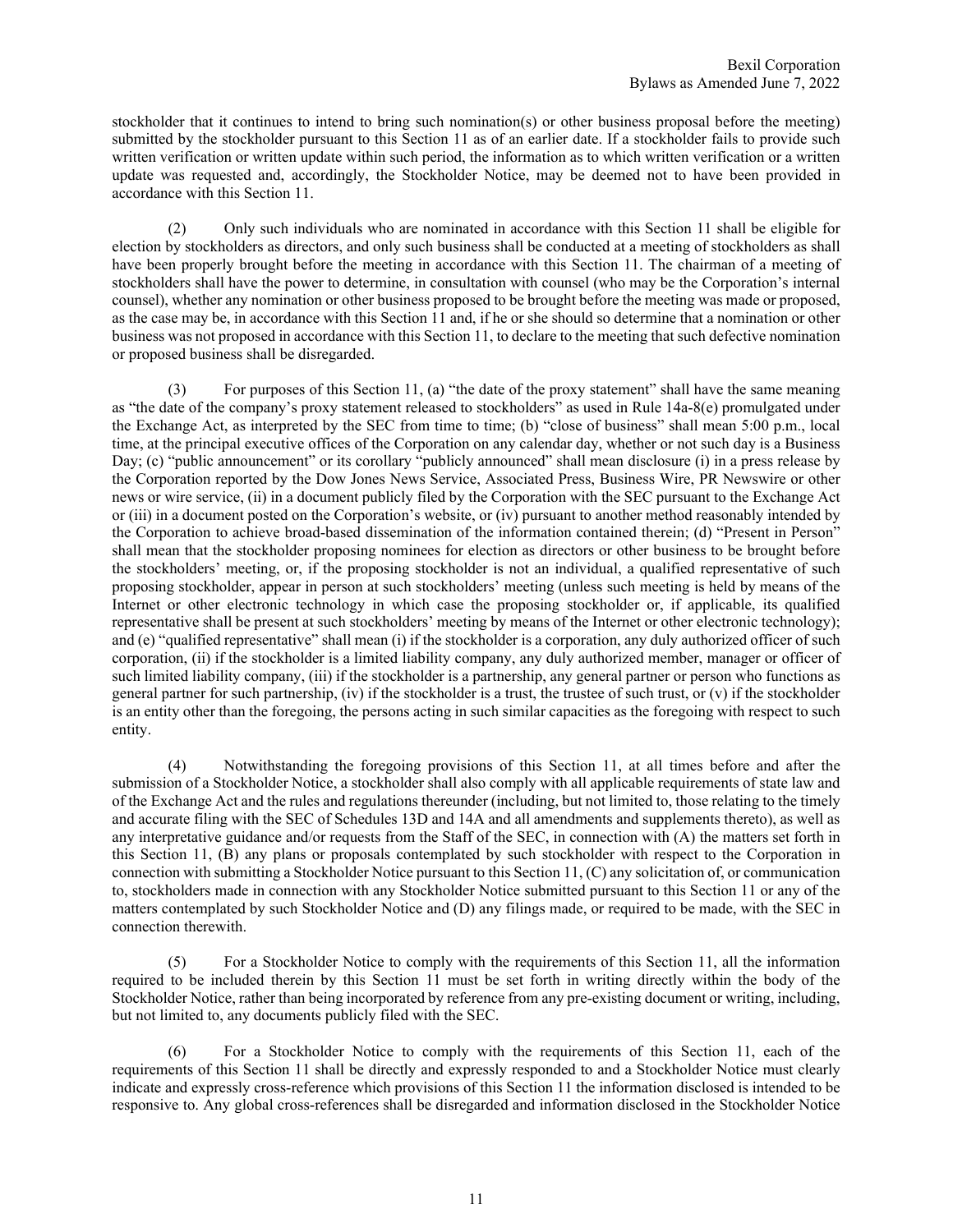in response to any provision of this Section 11 shall not be deemed responsive to any other provision hereof unless it is expressly cross-referenced to such other provision and it is clearly apparent how such information is responsive to such other provision.

 (7) A stockholder submitting a Stockholder Notice pursuant to this Section 11, by its delivery to the Corporation, acknowledges that it understands that nothing contained therein shall be considered confidential or proprietary information and that neither the Corporation, the board of directors, nor any agents or representatives thereof shall be restricted, in any manner, from publicly disclosing or using any of the information contained in a Stockholder Notice.

 (8) Nothing in this Section 11 or elsewhere in these Bylaws shall be deemed to give any stockholder the right to have any nominations of individuals for election to the board of directors or other proposed business included in any proxy statement prepared by the Corporation. Notwithstanding any notice of the meeting, proxy statement or supplement thereto sent to stockholders on behalf of the Corporation, a stockholder must separately comply with this Section 11 to propose any nominations or other business at any stockholders' meeting, including delivering its own separate and timely Stockholder Notice to the secretary of the Corporation that complies in all respects with the requirements of this Section 11.

 (9) Nothing in this Section 11 or elsewhere in these Bylaws shall be deemed to affect any right of a stockholder to request inclusion of a proposal in, nor the right of the Corporation to omit a proposal from, any proxy statement filed by the Corporation with the SEC pursuant to Rule 14a-8 (or any successor provision) under the Exchange Act and the SEC Staff's interpretations, guidance, and no-action letter determinations relating thereto.

 (10) Notwithstanding anything in these Bylaws to the contrary, except as otherwise determined by the chairman of the meeting, if a stockholder submitting a Stockholder Notice pursuant to this Section 11 is not Present in Person at the stockholders' meeting to present its proposed nominations or other business, or if the stockholder, any Stockholder Associated Person, or any Proposed Nominee breaches, or takes any action contrary to, any of the representations, undertakings or commitments made in the Stockholder Notice or any of the documents submitted in connection therewith, such proposed nominations or other business shall be disregarded, notwithstanding that proxies in respect of such matters may have been received by the Corporation.

 (11) Notwithstanding the foregoing provisions of this Section 11, the disclosures required by this Section 11 to be included in a Stockholder Notice shall not include any disclosures with respect to the ordinary course of business activities of any broker, dealer, commercial bank or trust company that is deemed a Stockholder Associated Person solely as a result of being the stockholder directed to prepare and submit the Stockholder Notice on behalf of a beneficial owner of Company Securities held of record by such broker, dealer, commercial bank or trust company and who is not otherwise affiliated or associated with such beneficial owner.

## ARTICLE III -- BOARD OF DIRECTORS

Section 1. General Powers. Except as otherwise provided by operation of law, by the Corporation's charter, or by these Bylaws, the business and affairs of the Corporation shall be managed under the direction of, and all the powers of the Corporation shall be exercised by or under authority of, its board of directors.

Section 2. Power to Issue and Sell Stock. The board of directors may from time to time issue and sell or cause to be issued and sold any of the Corporation's authorized shares to such persons and for such consideration as the board of directors shall deem advisable, subject to the provisions of the Corporation's charter.

Section 3. Power to Authorize Dividends. The board of directors, from time to time as it may deem advisable, may authorize and pay dividends in stock, cash, or other property of the Corporation, out of any source available for dividends, to the stockholders according to their respective rights and interests in accordance with the provisions of the Corporation's charter.

Section 4. Number and Term of Directors. The board of directors shall consist of not less than three nor more than fifteen directors, as specified by a resolution of a majority of the Entire Board. Each director shall hold office until his successor is elected and qualified or until his earlier death, resignation, or removal. Any vacancy created by an increase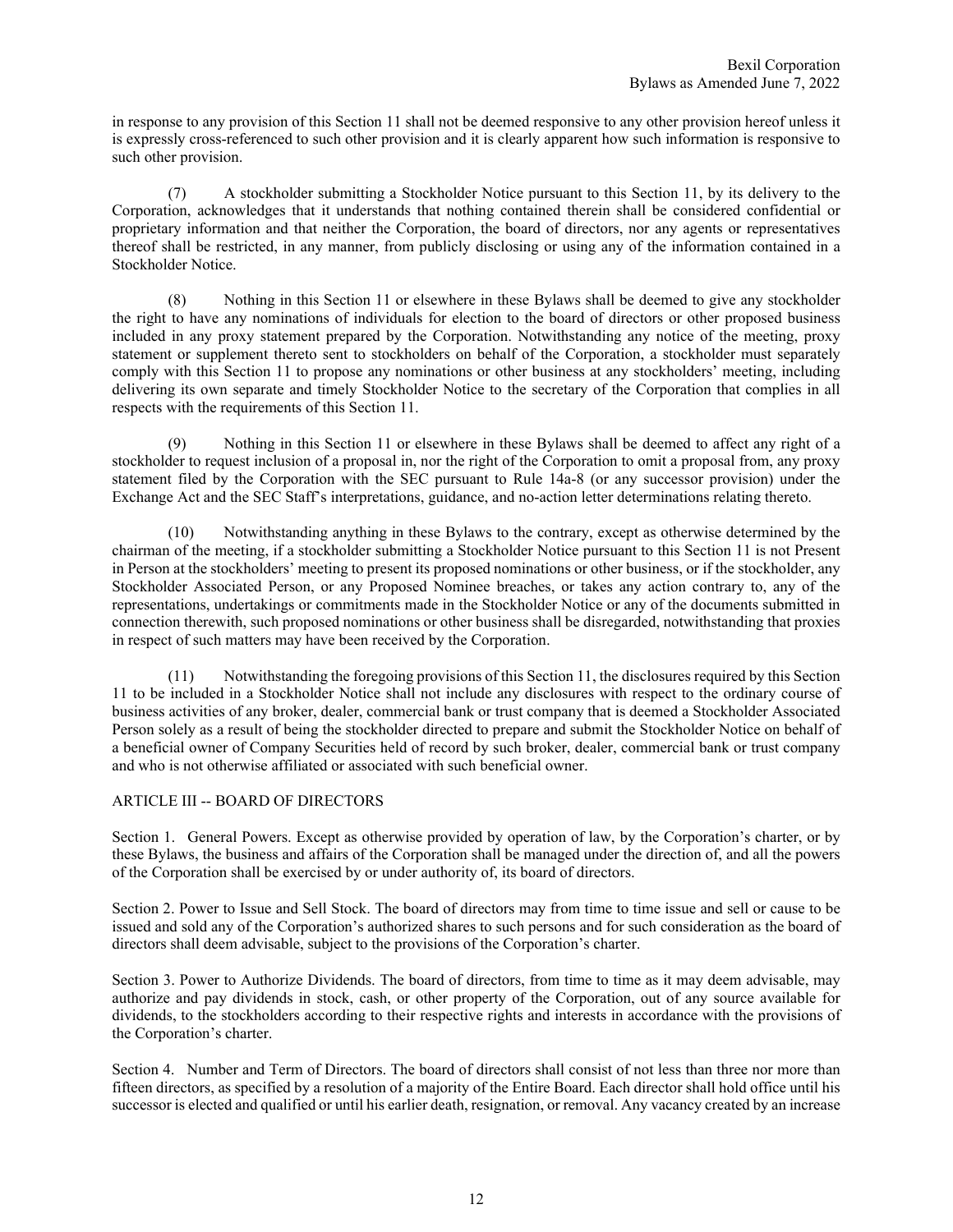in directors may be filled in accordance with this Article.

All acts done at any meeting of the directors or by any person acting as a director, so long as his successor shall not have been duly elected or appointed, shall, notwithstanding that it be afterwards discovered that there was some defect in the election of the directors or of such person acting as a director or that they or any of them were disqualified, be as valid as if the directors or such other person, as the case may be, had been duly elected and were or was qualified to be directors or a director of the Corporation.

Directors need not be stockholders of the Corporation.

Section 5. Election. At each annual meeting, the stockholders shall elect directors to hold office.

Section 6. Vacancies and Newly Created Directorships. Any vacancies in the board of directors, whether arising from death, resignation, removal, an increase in the number of directors, or otherwise, shall be filled by a vote of the board of directors and shall serve until the next annual meeting of stockholders and until his successor is elected and qualifies.

Section 7. Chairman of the Board. The chairman of the board of directors shall be the president if a director or, if not, the next most senior officer of the Corporation who is a member of the board of directors, and the chairman, or his designee, shall preside at all stockholders meetings and at all meetings of the board of directors. He shall have such other powers and perform such other duties as may be assigned to him from time to time by the board of directors (or an authorized committee thereof).

Section 8. Regular Meetings. Regular meetings of the board of directors for choosing officers and transacting other proper business shall be held at such time and place, within or outside the state of Maryland, as the board may determine. Notice of such meetings shall be given at any time in advance of the meeting time in writing or delivered by electronic transmission and need not state the business to be transacted at or the purpose of such meetings. Members of the board of directors or any committee of the board may participate in such meetings of the board or committee by means of a conference telephone or similar communications equipment if all persons participating in the meeting can hear each other at the same time; and participation by such means shall constitute presence in person at a meeting.

Section 9. Special Meetings. Special meetings of the board of directors shall be held whenever called by the chairman of the board, or his designee, (or, in the absence or disability of the chairman of the board, by any other director) at the time and place (within or outside of the State of Maryland). Notice of such meetings shall be in writing or delivered by electronic transmission and need not state the business to be transacted at or the purpose of such meetings. Members of the board of directors or any committee of the board may participate in such meetings of the board or committee by means of a conference telephone or similar communications equipment if all persons participating in the meeting can hear each other at the same time; and participation by such means shall constitute presence in person at a meeting.

Section 10. Waiver of Notice. No notice of any meeting need be given to any director who is present at the meeting or who waives notice of such meeting in writing or by electronic transmission (which waiver shall be filed with the records of such meeting), either before or after the time of the meeting.

Section 11. Quorum and Voting. At all meetings of the board of directors, the presence of a majority of the number of directors then in office shall constitute a quorum for the transaction of business. In the absence of a quorum, a majority of the directors present may adjourn the meeting, from time to time, until a quorum shall be present. The action of a majority of the directors present at a meeting at which a quorum is present shall be the action of the board of directors, unless concurrence of a greater proportion is required for such action by law, by the Corporation's charter, or by these Bylaws.

Section 12. Action without a Meeting. Any action required or permitted to be taken at a meeting of the board of directors or of a committee of the board may be taken without a meeting if a unanimous consent which sets forth the action is: (a) given in writing or by electronic transmission by each member of the board or committee; and (b) filed in paper or electronic form with the minutes of proceedings of the board or committee.

Section 13. Compensation of Directors. Directors may receive such compensation for their services as may from time to time be determined by resolution of the board of directors.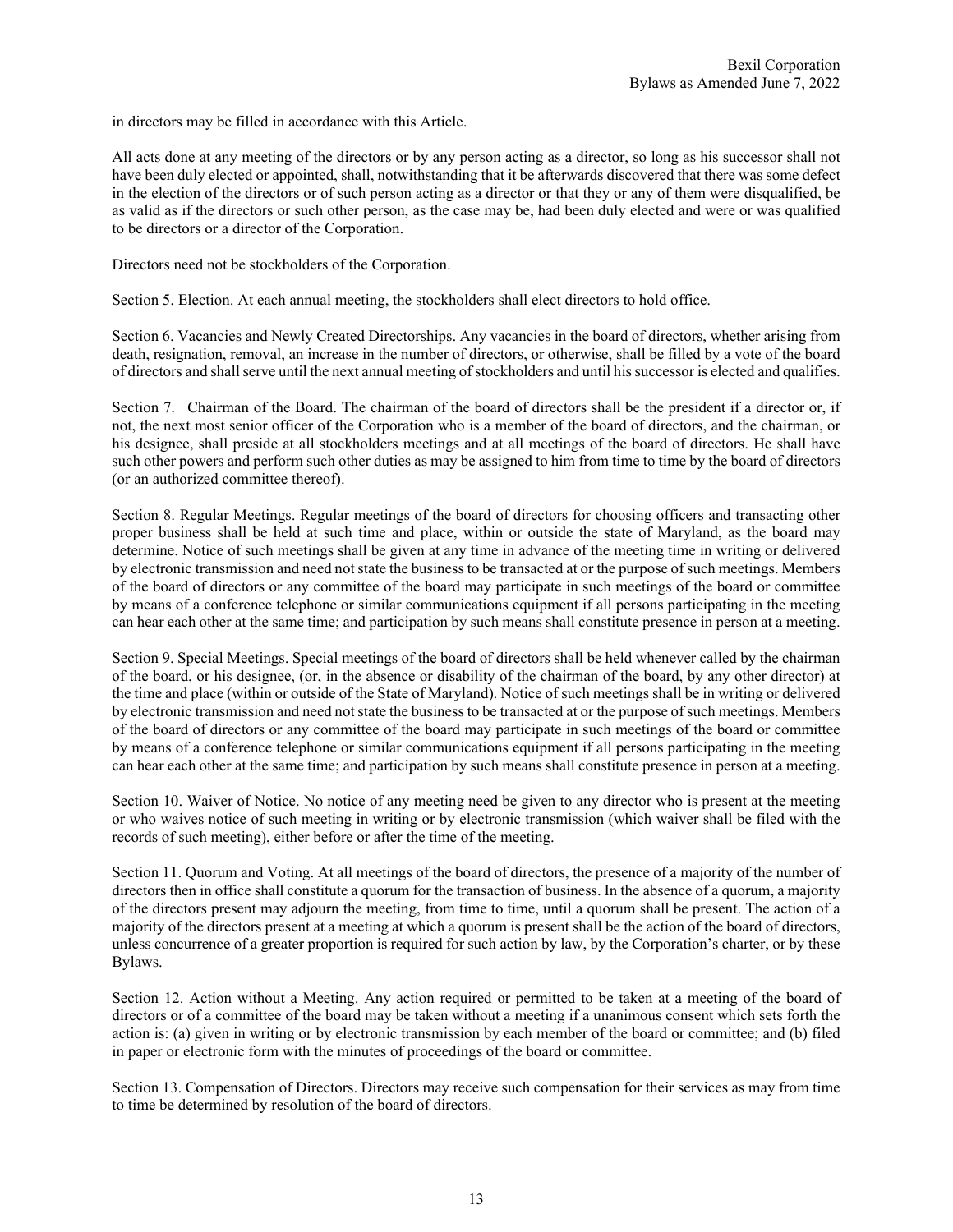#### ARTICLE IV -- COMMITTEES

Section 1. Organization. By resolution adopted by the board of directors, the board may designate one or more committees of the board of directors, including an Executive Committee, each consisting of at least one director. Each member of a committee shall be a director and shall hold committee membership at the pleasure of the board. The chairman of the board, if any, shall be a member of the Executive Committee. The board of directors shall have the power at any time to change the members of such committees and to fill vacancies in the committees.

Section 2. Powers of the Executive Committee. Unless otherwise provided by resolution of the board of directors, when the board of directors is not in session the Executive Committee shall have and may exercise all powers of the board of directors in the direction of the management of the business and affairs of the Corporation that may lawfully be exercised by an Executive Committee.

Section 3. Powers of Other Committees of the board of directors. To the extent provided by resolution of the board, other committees of the board of directors shall have and may exercise any of the powers that may lawfully be granted to a committee of the board of directors.

Section 4. Proceedings and Quorum. In the absence of an appropriate resolution of the board of directors, each committee may adopt such rules and regulations governing its proceedings, quorum, and manner of acting as it shall deem proper and desirable. In the event any member of any committee is absent from any meeting, the members thereof present at the meeting, whether or not they constitute a quorum, may appoint a member of the board of directors to act in the place of such absent member.

#### ARTICLE V -- OFFICERS

Section 1. Officers. The officers of the Corporation shall be a president, a secretary, and a treasurer, and may include one or more vice presidents (including executive and senior vice presidents), assistant secretaries or assistant treasurers, and such other officers as may be appointed in accordance with the provisions of this Article.

Section 2. Election, Tenure, and Qualifications. The board of directors shall elect the president, and the board of directors or the president, or his designee, shall elect all other officers of the Corporation. Except as otherwise provided in this Article, each officer serves for one year and until his or her successor is elected and qualifies. Any person may hold one or more offices of the Corporation except that no one person may serve concurrently as both the president and vice president. A person who holds more than one office in the Corporation may not act in more than one capacity to execute, acknowledge, or verify an instrument required by law to be executed, acknowledged, or verified by more than one officer.

Section 3. Vacancies and Newly Created Offices. If any vacancy shall occur in any office by reason of death, resignation, removal, disqualification or other cause, or if any new office shall be created, such vacancies or newly created offices may be filled by the board of directors or the president.

Section 4. Removal and Resignation. If the board of directors or the president in its judgment finds that the best interests of the Corporation will be served, it may remove any officer or agent of the Corporation at any time (either with or without cause), although the removal of an officer or agent does not prejudice any of his contract rights. Any officer may resign from office at any time by delivering a written resignation to the board of directors, the president, the secretary, or any assistant secretary. Unless otherwise specified therein, such resignation shall take effect upon delivery.

Section 5. President. The president shall be the chief executive officer of the Corporation. Subject to the supervision of the board of directors, the president shall have general charge of the business, affairs, and property of the Corporation and general supervision over its officers, employees and agents. Except as the board of directors may otherwise order, the president may sign in the name and on behalf of the Corporation all deeds, bonds, contracts, or agreements. The president shall exercise such other powers and perform such other duties as from time to time may be assigned by the board of directors.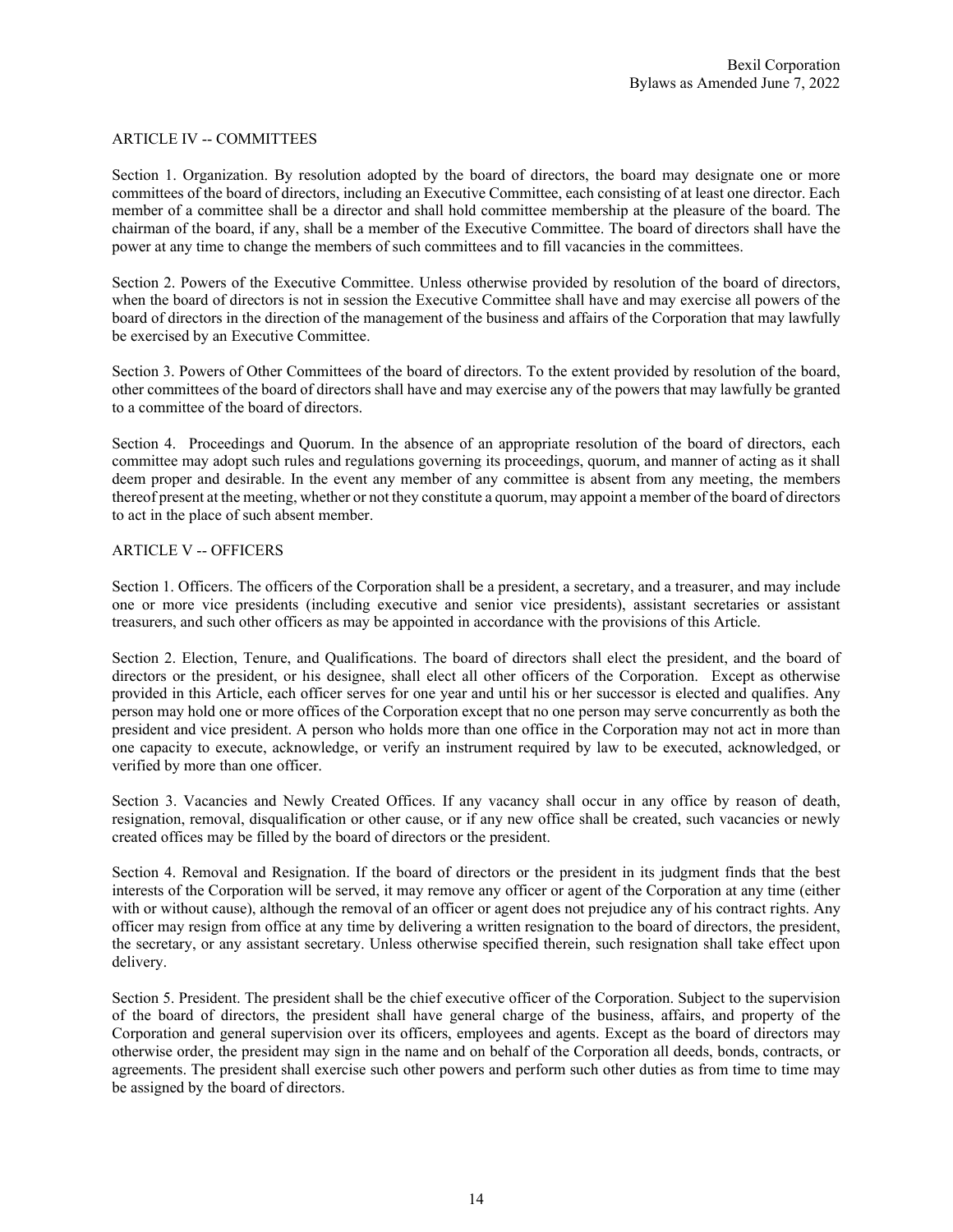Section 6. Vice President. Vice presidents (including executive and senior vice presidents) shall have such powers and perform such duties as from time to time may be assigned to them by the board of directors and the president. At the request of, or in the absence or in the event of the disability of, the president, the vice president (or, if there are two or more vice presidents (including executive and senior vice presidents)), then the highest ranking, and then the most senior, of the vice presidents present and able to act) may perform all the duties of the president and, when so acting, shall have all the powers of and be subject to all the restrictions upon the president.

Section 7. Treasurer and Assistant Treasurers. The treasurer shall be the chief accounting officer of the Corporation and shall have general charge of the finances and books of account of the Corporation. The treasurer shall perform all acts incidental to the office of treasurer, subject to the control of the board of directors and the president. Any assistant treasurer may perform such duties of the treasurer as the treasurer, the president, and the board of directors may assign, and, in the absence of the treasurer, may perform all the duties of the treasurer.

Section 8. Secretary and Assistant Secretaries. The secretary shall attend to the giving and serving of all notices of the Corporation and shall record all proceedings of the meetings of the stockholders and directors in books to be kept for that purpose. The secretary shall keep in safe custody the records of the Corporation, including the stock books and such other books and papers as the board of directors and president may direct and such books, reports, certificates and other documents required by law to be kept, all of which shall at all reasonable times be open to inspection by any director. The secretary shall perform such other duties which appertain to this office or as may be required by the board of directors and the president. Any assistant secretary may perform such duties of the secretary as the secretary, the president, and the board of directors may assign, and, in the absence of the secretary, may perform all the duties of the secretary.

Section 9. Remuneration. The salary or other compensation of the president of the Corporation shall be fixed from time to time by resolution of the board of directors, and the president shall have the power to fix the salaries or other compensation of any subordinate officers or agents appointed in accordance with the provisions of this Article.

Section 10. The Corporation may lend money to, guarantee an obligation of, or otherwise assist an officer or other employee of the Corporation or of its direct or indirect subsidiary, including an officer or employee who is a director of the Corporation or the subsidiary, if the loan, guarantee, or assistance (1) in the judgment of the directors, reasonably may be expected to benefit the Corporation; or (2) is an advance made against indemnification in accordance with the MGCL. The loan, guarantee, or other assistance may be: (1) with or without interest; (2) unsecured; or (3) secured in any manner that the board of directors approves, including a pledge of the stock of the Corporation.

Section 11. Surety Bonds. The board of directors may require any officer or agent of the Corporation to execute a bond (including, without limitation, any bond required by applicable law, and the rules and regulations of the Securities and Exchange Commission promulgated thereunder) to the Corporation in such sum and with such surety or sureties as the board of directors may determine, conditioned upon the faithful performance of his or her duties to the Corporation, including responsibility for negligence and for the accounting of any of the Corporation's property, funds or securities that may come into his hands.

## ARTICLE VI -- CAPITAL STOCK

Section 1. Certificates of Stock. The interest of each stockholder of the Corporation shall be represented by shares of stock in such form as the board of directors may from time to time prescribe. The board of directors may authorize the issuance of uncertificated shares by the Corporation, and may prescribe procedures for the issuance and registration or transfer thereof, and with respect to such other matters relating to uncertificated shares as the board of directors may deem appropriate. No such authorization shall affect previously issued and outstanding shares represented by certificates until such certificates shall have been surrendered to the Corporation.

In the event that the board of directors authorizes the issuance of uncertificated shares of stock, the board of directors may, in its discretion and at any time, discontinue the issuance of share certificates and may, by written notice to the registered owners of each certificated share, require the surrender of share certificates to the Corporation for cancellation. Such surrender and cancellation shall not affect the ownership of shares of the Corporation.

Section 2. Transfer of Shares. Shares of the Corporation shall be transferable on the books of the Corporation by the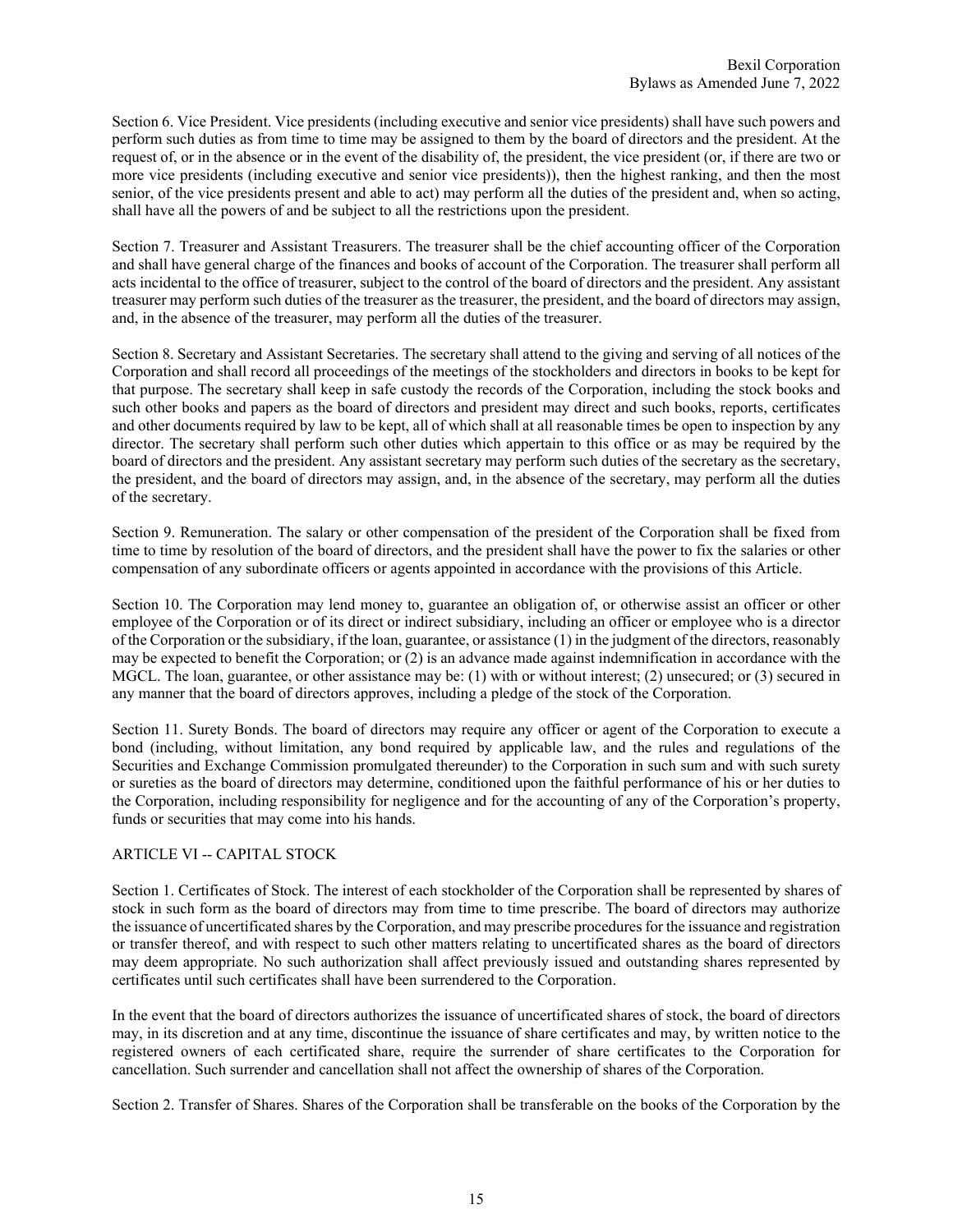holder thereof in person or by his duly authorized attorney or legal representative (i) if a certificate or certificates have been issued, upon surrender and cancellation of a certificate or certificates for the same number of shares of the same class, duly endorsed or accompanied by proper instruments of assignment and transfer, with such proof of the authenticity of the signature as the Corporation or its agents may reasonably require, or (ii) as otherwise prescribed by the board of directors. The shares of stock of the Corporation generally may be freely transferred, although the board of directors may, from time to time, adopt rules and regulations with reference to transferability and the method of transfer of the shares of stock of the Corporation. The Corporation shall be entitled to treat the record holder of any share of stock as the absolute owner thereof for all purposes, and accordingly the board of directors may, but shall not be bound to, recognize any legal, equitable, beneficial, attributable, or other claim or interest in such share on the part of any other person, whether or not it shall have express or other notice thereof, except as otherwise expressly provided by law or the statutes of the State of Maryland.

Section 3. Stock Ledgers. The stock ledgers of the Corporation, containing the names and addresses of the stockholders and the number of shares held by them respectively, shall be kept at the principal office of the Corporation or, if the Corporation employs a transfer agent, at the offices of the transfer agent of the Corporation. The stock ledgers of the Corporation shall be considered confidential and shall not be made available, except as required by applicable law to be made available to stockholders of record for a proper purpose in such capacity.

Section 4. Transfer Agents and Registrars. The board of directors may from time to time appoint or remove transfer agents and/or registrars of transfers of shares of stock of the Corporation, and it may appoint the same person as both transfer agent and registrar.

Section 5. Fixing of Record Date. The board of directors may fix in advance a date as a record date for the determination of the stockholders entitled to notice of, or to vote at, any stockholders' meeting or any adjournment thereof, or to express consent to corporate action in writing without a meeting, or to receive payment of any dividend or other distribution or to be allotted any other rights, or for the purpose of any other lawful action, provided that (1) such record date shall not exceed 90 days preceding the date on which the particular action requiring such determination will be taken; (2) the transfer books shall remain open regardless of the fixing of a record date; (3) in the case of a meeting of stockholders, the record date shall be at least 10 days before the date of the meeting; and (4) in the event a dividend or other distribution is declared, the record date for stockholders entitled to a dividend or distribution shall be at least 10 days after the date on which the dividend is declared (declaration date).

Section 6. Lost, Stolen, or Destroyed Certificates. The board of directors may determine the conditions for issuing a new stock certificate in place of one which is alleged to have been lost, stolen, or destroyed, and in its discretion, the board may require the owner of the certificate to give bond, with sufficient surety, to indemnify the Corporation against any loss or claim arising as a result of the issuance of a new certificate. The issuance of a new certificate under this section does not constitute an overissue of the shares it represents.

## ARTICLE VII -- CONFLICT OF INTEREST TRANSACTIONS

Section 1. General Rule. If section 2 of this Article is complied with, a contract or other transaction between the Corporation and any of its directors or between the Corporation and any other corporation, firm, or other entity in which any of its directors is a director or has a material financial interest is not void or voidable solely because of any one or more of the following: (1) The common directorship or interest; (2) The presence of the director at the meeting of the board or a committee of the board which authorizes, approves, or ratifies the contract or transaction; or (3) The counting of the vote of the director for the authorization, approval, or ratification of the contract or transaction.

Section 2. Disclosure and Ratification. Section 1 of this Article applies if: (1) The fact of the common directorship or interest is disclosed or known to: (i) The board of directors or the committee, and the board or committee authorizes, approves, or ratifies the contract or transaction by the affirmative vote of a majority of disinterested directors, even if the disinterested directors constitute less than a quorum; or (ii) The stockholders entitled to vote, and the contract or transaction is authorized, approved, or ratified by a majority of the votes cast by the stockholders entitled to vote other than the votes of shares owned of record or beneficially by the interested director or corporation, firm, or other entity; or (2) The contract or transaction is fair and reasonable to the Corporation.

Section 3. Counting Common or Interested Directors in Determining Quorum. Common or interested directors or the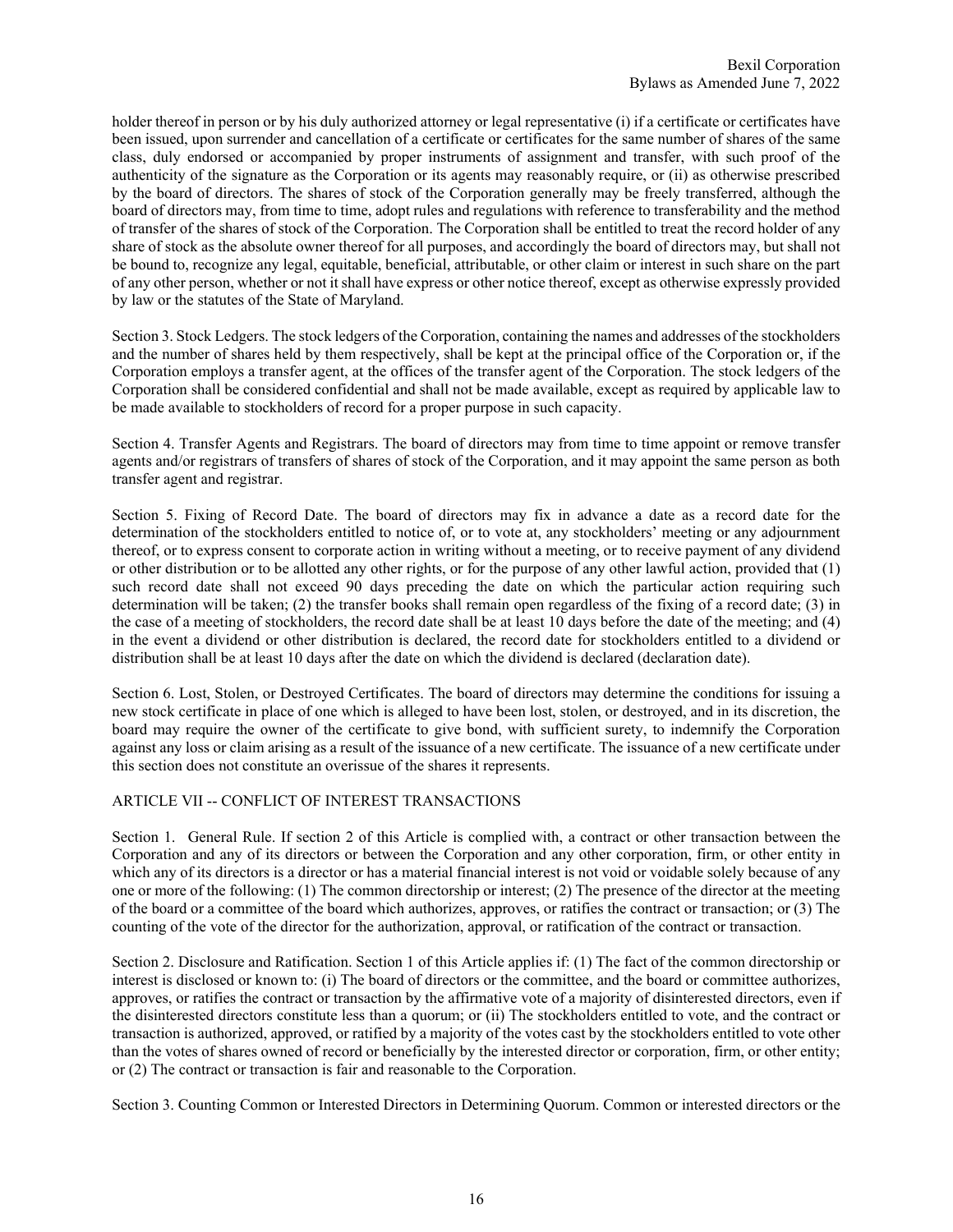stock owned by them or by an interested corporation, firm, or other entity may be counted in determining the presence of a quorum at a meeting of the board of directors or a committee of the board or at a meeting of the stockholders, as the case may be, at which the contract or transaction is authorized, approved, or ratified.

# ARTICLE VIII -- FISCAL YEAR AND ACCOUNTANT

The fiscal year of the Corporation shall, unless otherwise ordered by the board of directors, be twelve calendar months ending on the 31st day of December.

# ARTICLE IX -- INDEMNIFICATION AND INSURANCE

Section 1. Indemnification of Directors and Officers. The Corporation shall indemnify each director and officer made a party to any proceeding by reason of service in that capacity to the maximum extent permitted by applicable law against judgments, penalties, fines, settlements, and reasonable expenses actually incurred by the director or officer in connection with the proceeding, including a proceeding brought against the Corporation by a director. The right to indemnification conferred by this Article includes the payment and reimbursement by the Corporation of reasonable expenses incurred by a director or an officer who is a party to a proceeding in advance of the final disposition of the proceeding upon receipt by the Corporation from the director or officer of the minimum affirmations, undertakings, and similar documents required by applicable law.

Section 2. Insurance of Directors, Officers, Employees and Agents. The Corporation may purchase and maintain insurance or other sources of reimbursement to the extent permitted by law on behalf of any person who is or was a director, officer, employee or agent of the Corporation, or is or was serving at the request of the Corporation as a director, officer, employee, partner, trustee or agent of another corporation, partnership, joint venture, trust or other enterprise against any liability asserted against him or her and incurred by him or her in or arising out of his position.

Section 3. Non-exclusivity. The indemnification and advancement of expenses provided by, or granted pursuant to, this Article shall not be deemed exclusive of any other rights to which those seeking indemnification or advancement of expenses may be entitled under the Corporation's charter, these Bylaws, agreement, vote of stockholders or directors, or otherwise, both as to action in his or her official capacity and as to action in another capacity while holding such office.

Section 4. Amendment. Notwithstanding anything to the contrary herein, no amendment, alteration or repeal of this Article or the adoption, alteration or amendment of any other provisions to the Corporation's charter or these Bylaws inconsistent with this Article shall adversely affect any right or protection of any person under this Article with respect to any act or failure to act which occurred prior to such amendment, alteration, repeal or adoption.

## ARTICLE X -- CLAIMS AGAINST A COMPANY PARTY

Notwithstanding anything in these Bylaws to the contrary, to the fullest extent permitted by law, in the event that (i) any current or prior stockholder or anyone on their behalf (a "Claiming Party") initiates any action, suit, or proceeding, whether civil, criminal, administrative, or investigative, or asserts any claim or counterclaim (each, a "Claim") or joins, offers substantial assistance to, or has a direct financial interest in any Claim against the Corporation (including any Claim purportedly filed on behalf of any other stockholder) and/or any director, officer, employee, or affiliate thereof (each, a "Company Party"), and (ii) the Claiming Party (or the third party that received substantial assistance from the Claiming Party or in whose Claim the Claiming Party had a direct financial interest) does not obtain a judgment on the merits that substantially achieves, in substance and amount, the full remedy sought, then each Claiming Party shall be obligated jointly and severally to reimburse the applicable Company Party for all fees, costs, and expenses of every kind and description (including, but not limited to, all reasonable attorneys' fees and other litigation expenses) that the applicable Company Party may incur in connection with such Claim. If any provision (or any part thereof) of this Article shall be held to be invalid, illegal, or unenforceable facially or as applied to any circumstance for any reason whatsoever: (1) the validity, legality, and enforceability of such provision (or part thereof) in any other circumstance and of the remaining provisions of this Article (including, without limitation, each portion of this Article containing any such provision (or part thereof) held to be invalid, illegal, or unenforceable that is not itself held to be invalid, illegal, or unenforceable) shall not in any way be affected or impaired thereby, and (2) to the fullest extent permitted by law, the provisions of this Article (including, without limitation, each such portion